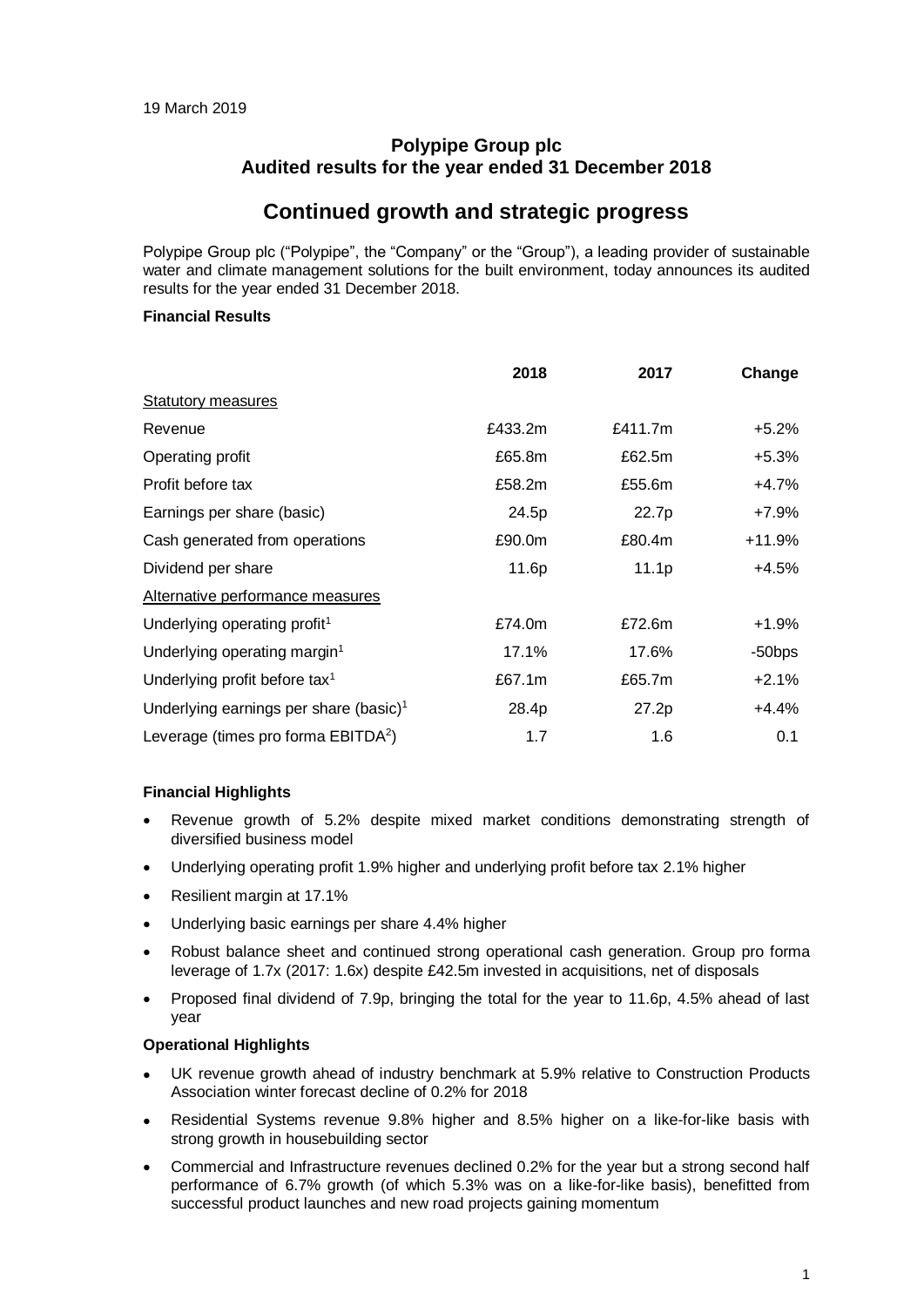- Price increases successfully passed through to mitigate cost inflation
- Second half acquisitions Permavoid and Manthorpe performing in line with our expectations and integration progressing well
- France disposal completed in March 2018
- Alternative manufacturing strategy delivered in the Middle East
- Recycled plastic represents an improved 40.2% of the Group's overall plastic usage (2017: 34.0%)

### **Outlook**

- Polypipe has made significant strategic progress in 2018 together with a continued focus on organic growth ahead of market and strong cash generation
- The fundamentals of our markets remain robust with a continued structural housing shortage in the UK, Help-to-Buy extended to 2023, historically low interest rates and good mortgage availability underpinning new housebuilding activity. RMI and commercial and infrastructure markets have been and will continue to remain challenging
- Whilst we remain vigilant to the impacts of uncertainty on our markets, our balanced portfolio positions the Group well, and we look forward to another year of progress in 2019

#### **Martin Payne, Chief Executive Officer, said:**

*"We are delighted to report another record performance, despite a backdrop of challenging market conditions. Our second half of the year was strong, and we completed two significant acquisitions as part of our strategy to broaden our market offering. Both Manthorpe and Permavoid are performing in line with expectations and we look forward to further progress. We continue to see strong cash generation, and the long-term growth drivers of legacy material substitution and legislative tailwinds, together with our strong balance sheet, position us well for the future."* 

<sup>1</sup> Underlying profit and earnings measures are from continuing operations only and exclude certain non-underlying items and where relevant, the tax effect of these items. The Directors consider that these measures provide a better and more consistent indication of the Group's underlying financial performance and more meaningful comparison with prior and future periods to assess trends in our financial performance.

<sup>2</sup> Pro forma EBITDA is defined as underlying operating profit before depreciation for the twelve months preceding the balance sheet date, excluding operating profit before depreciation from discontinued operations, adjusted where relevant to include a full year of EBITDA from acquisitions made during those twelve months.

**For further information please contact:**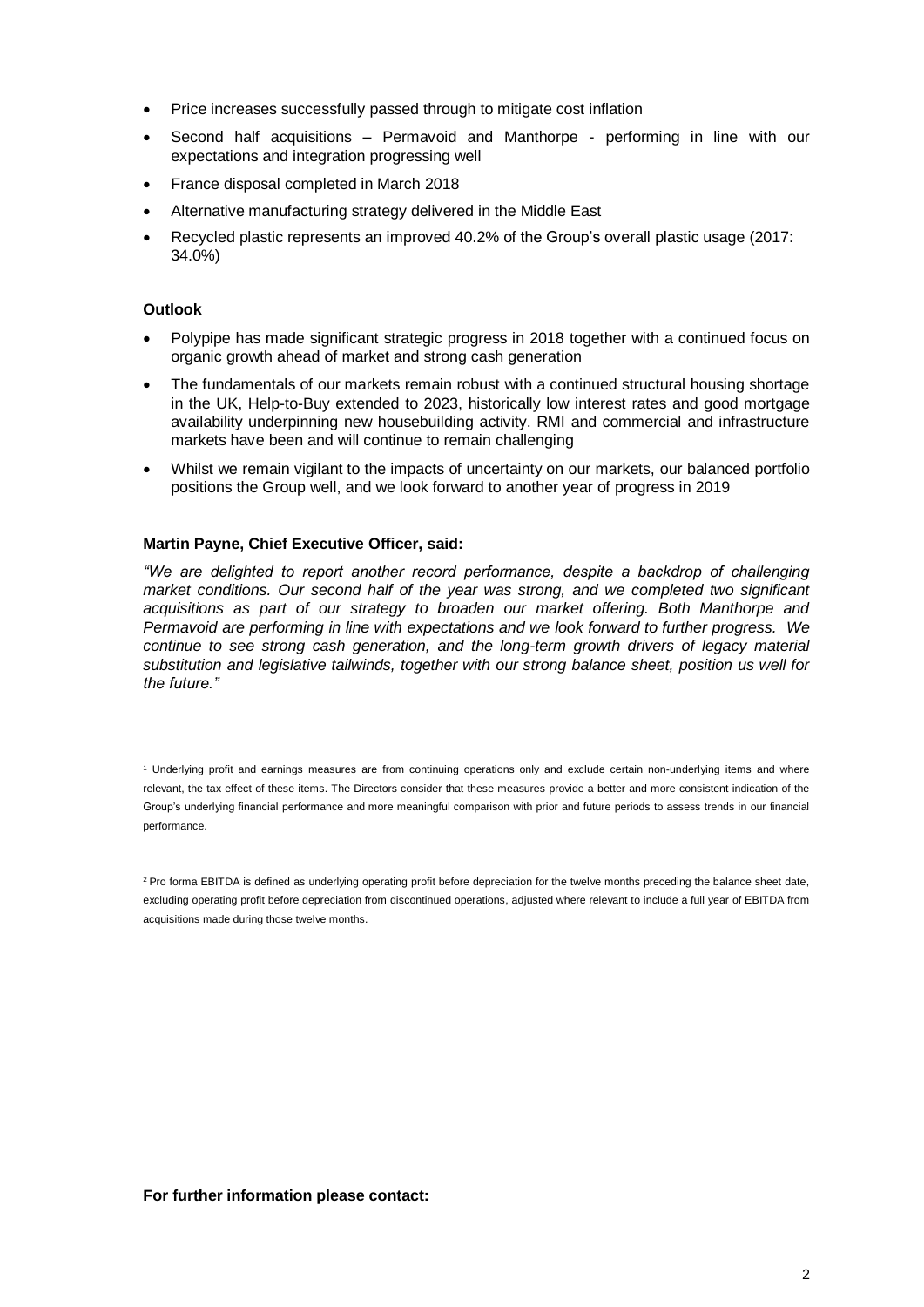## **Polypipe**

+44 (0) 1709 770 000

Martin Payne, Chief Executive Officer Paul James, Chief Financial Officer

## **Brunswick**

+44 (0) 20 7404 5959

Nina Coad Dan Roberts Nick Beswick

A copy of this report will be available on our website [www.polypipe.com](http://www.polypipe.com/) today from 0700hrs (GMT).

An analyst and investor presentation will be held today at Brunswick's offices at 16 Lincolns Inn Fields, London, WC2A 3ED at 0900hrs (GMT) with registration from 0830hrs.

For those unable to attend, a live conference call will be available at 0900hrs (GMT).

| UK Freephone Dial-In Number           | 08003767922         |
|---------------------------------------|---------------------|
| Standard International Dial-In number | +44 (0) 2071 928000 |
| Conference PIN                        | 1886904             |

Access to the slide presentation during this live event is available at: [this link.](https://webconnect.webex.com/webconnect/onstage/g.php?MTID=e1d5716462db11b64c6168e2d671e7cb5)

## *Notes to Editors:*

Polypipe Group plc ("Polypipe", the "Company" or the "Group"), a leading provider of sustainable water and climate management solutions for the built environment is the largest manufacturer in the UK, and among the ten largest manufacturers in Europe, of plastic piping systems for the residential, commercial, civils and infrastructure sectors by revenue. It is also a leading designer and manufacturer of energy efficient ventilation systems in the UK.

The Group operates from 18 facilities in total, and with over 20,000 product lines, manufactures the UK's widest range of plastic piping systems for heating, plumbing, drainage and ventilation. The Group primarily targets the UK and European building and construction markets with a presence in Italy, the Netherlands and the Middle East and sales to specific niches in the rest of the world.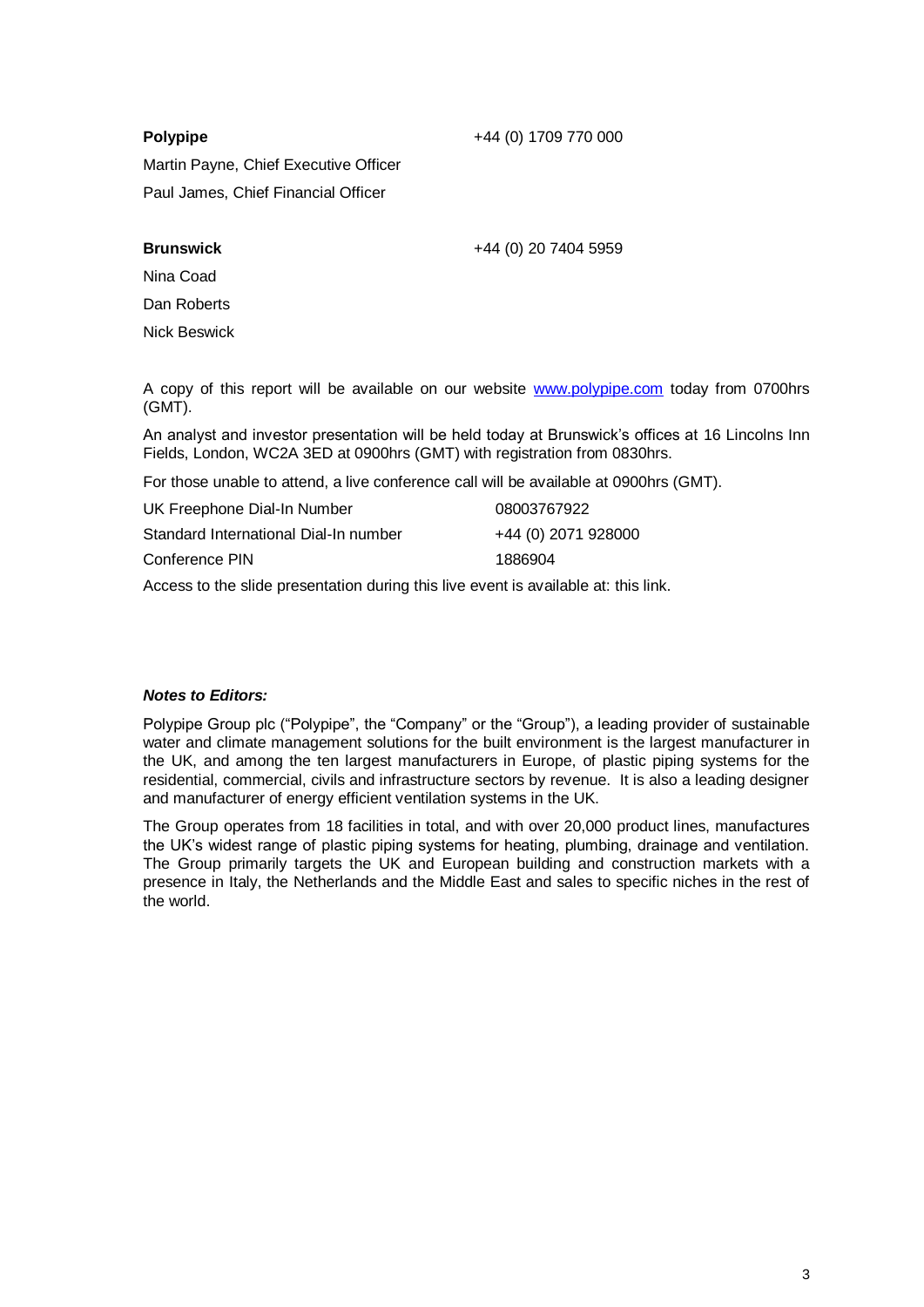### **Group Results**

Group revenue for the year ended 31 December 2018 was 5.2% higher than the prior year at £433.2m (2017: £411.7m). Group revenue includes £4.1m generated by Permavoid and Manthorpe, and excluding the impact of these acquisitions, Group revenue was 4.2% higher. Against a backdrop of mixed market conditions, this performance demonstrates the robustness of the Polypipe business and the strength of its long-term strategy.

Underlying operating profit was 1.9% higher than the prior year at £74.0m (2017: £72.6m). Price increases were implemented in early 2018 to mitigate cost inflation in absolute terms. This had a margin-dilutive effect and together with the relative growth of lower margin new housebuilding volumes, and towards the end of the year, inefficiencies caused by operating at or near full capacity in certain areas, operating margin in 2018 was slightly lower, at 17.1% (2017: 17.6%). Investments made in 2019 in new production equipment and layout improvements to alleviate capacity constraints should allow a return to more efficient working in the coming year.

Underlying finance costs are in line with 2017 at £6.9m (2017: £6.9m) and the Group achieved interest cover of 11.3x for the year.

Our strong cash generation enabled the Group to fund acquisitions net of disposals of £42.5m during the course of the year whilst net debt only increased £15.8m to £164.2m (2017: £148.4m). Cash conversion for the year was 96% (2017: 79%), leaving net debt to proforma EBITDA at 1.7x (2017: 1.6x).

Underlying profit before tax was 2.1% higher than the prior year at £67.1m (2017: £65.7m).

Non-underlying operating costs of £8.9m (2017: £10.1m) primarily relate to non-cash amortisation charges of £5.9m (2017: £5.5m) in respect of intangible assets arising from the acquisition of Nuaire in 2015 and Permavoid and Manthorpe in 2018, along with £2.0m of costs associated with the acquisition of Permavoid and Manthorpe.

The total tax charge for the year of £9.4m (2017: £10.6m) represents an effective tax rate of 16.2% (2017: 19.1%). The underlying effective tax rate of 15.6% (2017: 18.0%) was lower than the blended standard UK rate of tax of 19.00% (2017: 19.25%) due to the benefit of patent box relief and the one-off benefit from the recognition of a deferred tax asset in respect of previously unrecognised tax losses. We expect the effective tax rate to return to our own historical norm in 2019.

Underlying profit from continuing operations was 5.0% higher than the prior year at £56.6m (2017: £53.9m), with underlying basic earnings per share from continuing operations 4.4% higher at 28.4 pence (2017: 27.2 pence).

#### **Chief Executive Officer's Review**

I am pleased to report that Polypipe has delivered another record performance in 2018, with revenue from continuing operations 5.2% higher than the prior year at £433.2m (2017: £411.7m), underlying operating profit 1.9% higher at £74.0m (2017: £72.6m), and underlying basic earnings per share 4.4% higher at 28.4 pence per share. Against a background of mixed conditions in the UK construction market, the "Beast from the East" in February and March 2018, and uncertainty around the nature and timing of the UK withdrawal from the EU, this performance shows the robust nature of the Polypipe business model and the strength of its long-term strategic drivers of legacy material substitution and continuing legislative tailwinds in water management and climate management.

As noted in last year's report, price increases had been implemented in early 2018 to mitigate inflationary effects seen in the second half of 2017. I am pleased to report that these increases were successfully implemented progressively through the first half of the year. In 2018 oil prices rose throughout most of the year, resulting in higher raw material costs as well as increases in energy and transport costs. Wage inflation continued to track consumer price inflation. Whilst the Group does all it can to mitigate inflation through various cost reduction measures, the scale of the oil-related inflation meant that price increases were inevitable. Further price increases have been implemented in the first quarter of 2019 to reflect this, and I am confident that these increases will be successfully delivered.

The year has also seen a number of changes to the Group, all in line with the Group's strategy, which leave it well placed to capitalise on future opportunities in its chosen markets.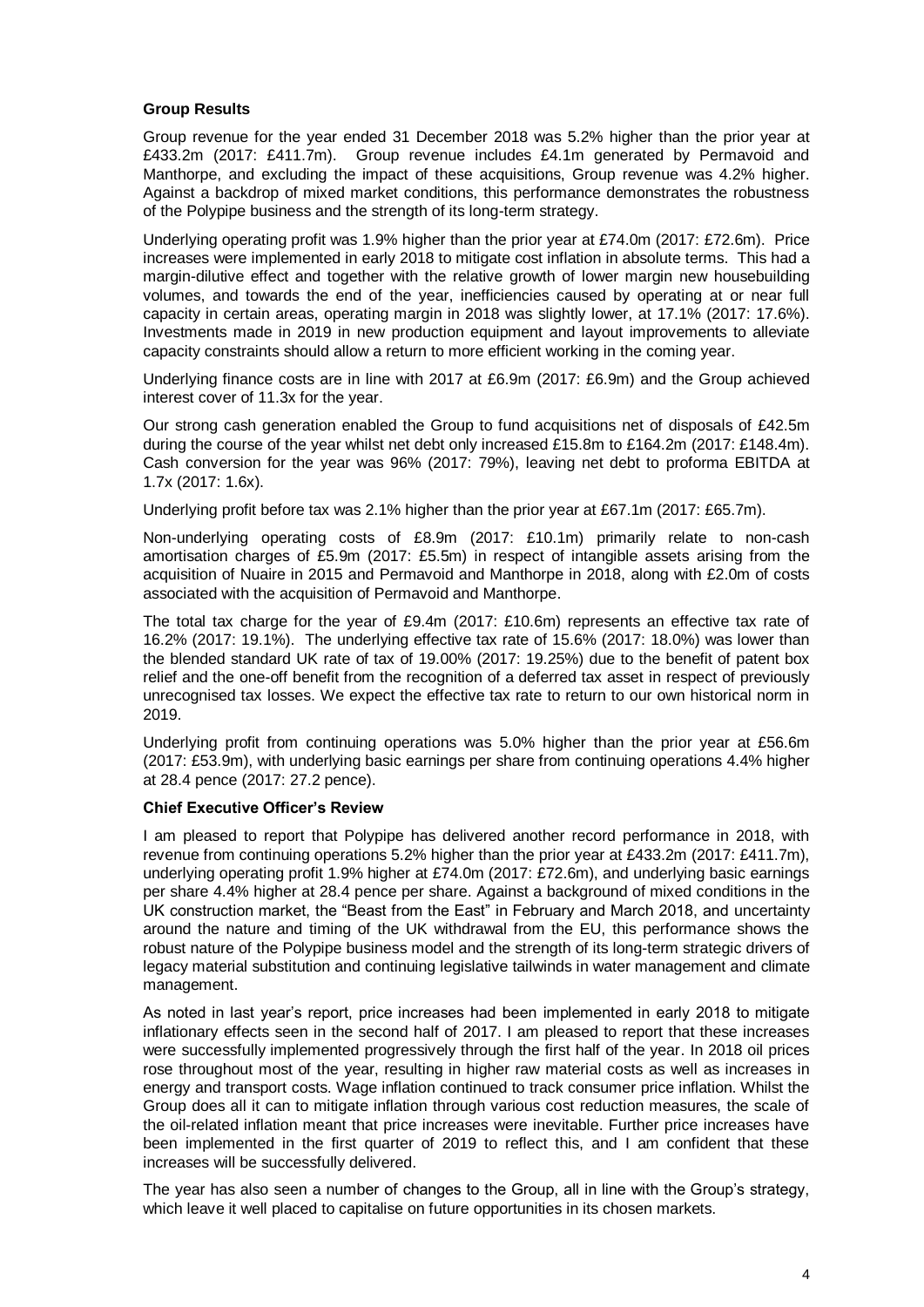On 29 March 2018, the Group completed the sale of Polypipe France Holdings SAS ("Polypipe France"), its French operations, to Ryb S.A., a France-based manufacturer and distributor of plastics in Europe for €16.5m on a debt and cash free normalised working capital basis. Accordingly, the results for Polypipe France have been treated as discontinued. Completion of this transaction, which represented excellent value for shareholders, was a significant step forward in implementing our strategy, allowing the Group to concentrate on its higher margin product groups in plumbing, drainage and ventilation, in both our UK and overseas markets.

In May 2018, Polypipe presented its first Capital Markets Day since it listed in April 2014. This confirmed that, following an in-depth review, the Group would continue to drive profitable organic growth through exploiting legacy material substitution and legislative tailwinds in water and climate management. The Group continues to review bolt-on acquisition opportunities to accelerate growth. Our strategic priorities are to firstly add innovative solutions to our already market-leading offer in water and climate management, in order to provide our customers with a "one stop shop" and secondly to provide further geographic reach to leverage our skills, technical knowledge and IP across a wider market.

In line with this strategy, the Group announced two acquisitions in the second half of the year. Permavoid Limited ("Permavoid") was acquired on 31 August 2018 for an initial consideration of £4.0m on a debt and cash free normalised working capital basis, with a further consideration of up to £12.5m depending on financial performance in the two years to September 2020. Manthorpe Building Products Holdings Limited ("Manthorpe") was acquired on 25 October 2018 for a total cash consideration of £52.1m on a debt and cash free normalised working capital basis. The strategic rationale for acquiring these businesses is strong, with both businesses providing innovative solutions to complement the Group's existing offer, and I am excited by the prospects for these businesses in the coming years within the Polypipe Group. The integration of these businesses into the Polypipe Group is progressing well and both businesses are performing in line with management expectations.

Polypipe continues to be highly cash generative, and notwithstanding spending £42.5m on acquisitions (net of disposals) during the course of the year and capital expenditure of 1.5x depreciation in our existing businesses. This delivered Group leverage of 1.7x pro-forma EBITDA (2017: 1.6x). The Group is well invested and well placed to continue to pursue selective bolt-on acquisitions where appropriate in line with the Group's strategy, whilst maintaining a strong balance sheet, and a disciplined approach to capital allocation.

The Group continues to take its responsibilities towards sustainability very seriously. Although product standards and certain applications do not permit use of recycled materials in some products, wherever possible we use recycled materials instead of virgin polymer. In 2018 we used 44,700 tonnes of recycled plastics, which represents 40.2% of our overall plastic usage compared to 34.0% in 2017. Of this recycled plastic, 16,000 tonnes were from recycled milk bottles and other polyethylene consumer liquid bottles which are sourced from recycling companies such as Veolia in bales and go through our fifteen stage recycling process at our plant in Horncastle, Lincolnshire. Our strong sustainability and recycling credentials continue to be something that are important not only to Polypipe but to our customers, investors and employees, and we will continue to explore opportunities to increase our usage of recycled material wherever we can.

During the year we have followed events in the UK and across Europe as the UK moves towards withdrawal from the EU on 29 March 2019 ("Brexit"). In doing this we have assessed the risks to our business likely to be caused by Brexit, although this has proved difficult due to the uncertainty of the nature and timing of the withdrawal. Whilst we are not complacent, we have concluded that Polypipe is at the lower end of the risk spectrum with regard to the impact of Brexit. With approximately 90% of our revenues derived from, and manufactured in, the UK market, we have relatively little cross border trade. Also, if material costs increase as a result of either increased tariffs or a devaluation of sterling, we will look to recover these increased costs in selling prices, as we have done historically when faced with cost inflation. Where it is deemed appropriate however, proportionate mitigating actions have been and are being taken, such as building raw material and finished goods stocks to allow for some supply chain disruption at ports, accelerating the refinancing of our debt facility that would otherwise have needed to have been done in the summer of 2019, taking forward currency cover and providing support to our non-UK EU colleagues, who account for approximately 13% of our UK workforce, to register for settled status.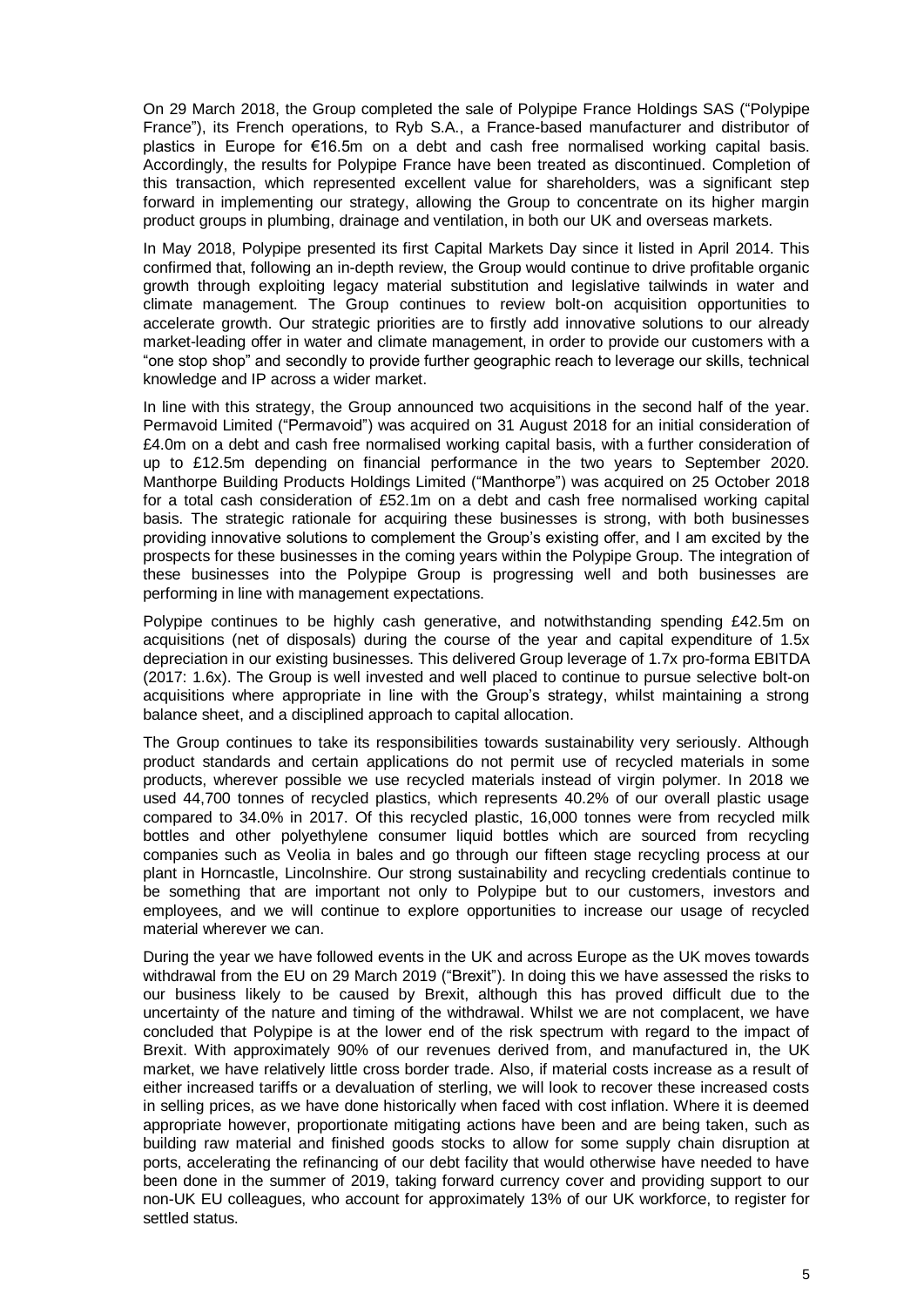The impact of Brexit on our end markets is difficult to predict, especially given the uncertainty around the nature of the exit. However, we continue to monitor our lead indicators around the Group and remain vigilant to any changes.

The following tables set out Group revenue and underlying operating profit from continuing operations by operating segment:

#### **REVENUE**

|                                       | 2018  | 2017  | Change |
|---------------------------------------|-------|-------|--------|
|                                       | £m    | £m    | %      |
| <b>Residential Systems</b>            | 245.3 | 223.5 | 9.8    |
| Commercial and Infrastructure Systems | 187.9 | 188.2 | (0.2)  |
|                                       | 433.2 | 411.7 | 5.2    |

### **UNDERLYING OPERATING PROFIT**

|                                       | 2018 | 2017 | Change |
|---------------------------------------|------|------|--------|
|                                       | £m   | £m   | %      |
| <b>Residential Systems</b>            | 46.3 | 44.3 | 4.5    |
| Commercial and Infrastructure Systems | 27.7 | 28.3 | (2.1)  |
|                                       | 74.0 | 72.6 | 1.9    |

The Group continues to show resilience by having a balanced exposure to the different elements of the UK construction market, all of which have different drivers and move at different paces, and again this year's performance perhaps more than most demonstrates this.

## **RESIDENTIAL SYSTEMS**

Revenue in our Residential Systems segment, which is almost exclusively derived from the UK market, was 9.8% higher than the prior year at £245.3m (2017: £223.5m). The acquisition of Manthorpe on 25 October 2018 contributed £2.8m revenue in the year, leaving like-for-like growth of 8.5%. This is again considerably ahead of the market and represents a strong performance in a challenging environment.

Conditions in the UK residential markets continued in line with prior years, with growth in the new housebuild sector driven by a structural housing shortage in the UK, continued historically low mortgage rates, and demand side help for first time buyers through the Government's Help-to-Buy scheme. The Repair, Maintenance and Improvement (RMI) market however continues to be slow, with weak consumer confidence driven by uncertainty around the EU withdrawal process impacting private RMI, and continued austerity impacting public RMI. Within that limited public RMI spend, we have seen post Grenfell diversion of expenditure towards fire risk related projects impacting our performance within that segment.

Despite these challenging conditions, our Residential Systems segment delivered a strong result for the year. The adverse weather conditions in February and March 2018 impacted first half performance with year on year revenue growth at the half year of 5.9%. However, concerted efforts by the house developers to claw back some of the weather-related lost time aided by mild weather conditions during the autumn and winter, as well as a two month contribution from Manthorpe, helped second half revenue to grow 13.7% compared to prior year. This exceptional level of growth presented a number of operational challenges in our businesses, with parts of the business operating at or near full capacity.

I am delighted that on 25 October 2018 the Group acquired Manthorpe, a leading designer and manufacturer of moulded and extruded plastic and metal products to the UK and Irish residential and RMI markets. It has performed in line with expectations since joining the Group and we are pleased with how the integration is progressing. As well as a strong cultural fit, the acquisition is a good strategic fit with Polypipe's Residential Systems offering in the water and climate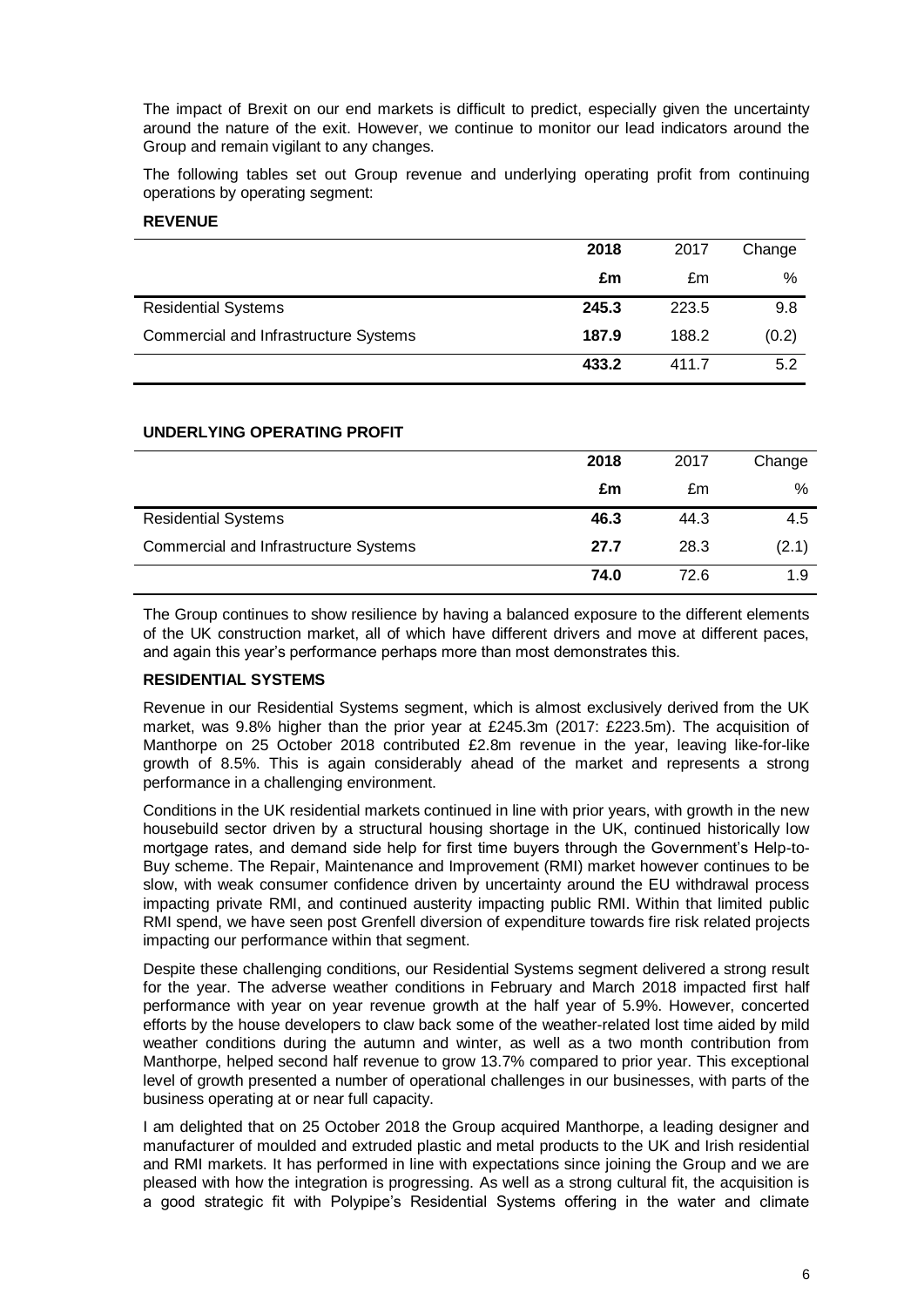management sectors, with differentiated, patented value-adding products that will help us deliver a one stop shop for our customers. There are exciting operational and commercial synergies that have been identified and will be delivered during 2019 and beyond.

Residential Systems delivered an underlying operating profit 4.5% higher than the prior year at £46.3m (2017: £44.3m) representing a 18.9% margin (2017: 19.8%) with cost reduction activities being more than offset by the dilutive effect of price increases, the relative growth of lower margin new housebuilding volumes, and towards the end of the year, inefficiencies caused by operating at or near full capacity in certain areas. Investment in both new production equipment and yard expansion and layout improvements at our main Doncaster site are being made to alleviate these capacity bottlenecks and will provide for a return to efficient working during the current year.

### **COMMERCIAL AND INFRASTRUCTURE SYSTEMS**

We had a particularly challenging first half in this segment, with tough market conditions and the adverse weather resulting in first half revenue being 6.6% lower than the prior period. However, with performance significantly improving in the second half, largely through self-help measures and marginal market improvements, revenue grew 6.7% or 5.3% on a like-for-like basis excluding the impact of the £1.3m revenue associated with the Permavoid acquisition on 31 August 2018. This resulted in full year revenue in our Commercial and Infrastructure Systems segment of £187.9m (2017: £188.2m), 0.2% lower than the prior year on a reported basis, and 0.9% lower on a like-for-like basis excluding Permavoid.

UK revenue, which accounts for 81% of the overall segment revenue, was 0.2% higher than the prior year. UK Commercial and Infrastructure markets remained difficult, particularly through the first half, with some small improvements in the second half as road programmes, both smart motorway upgrades and new road projects, began to gather momentum. Successful product launches also helped drive second half performance. The Fuze range of HDPE electrofusion soil stacks launched by our Building Services business in the second half of 2017 has been extremely successful, complemented by the successful launch of a fabrication service supplying fully assembled soil stacks to site. The £5.0m investment in a large-diameter continuous corrugator in our Civils factory at Horncastle, which came on stream in the first quarter of 2018, has also had encouraging early results and contributed to the second half performance, along with the successful launch of Nuaire's IAQ-Valve and expansion of the XBC range of heat recovery ventilation units. It is encouraging to note that the development of these products is squarely in line with the Group's strategic growth pillars of legacy material substitution (for example Fuze replacing cast iron, continuous corrugator replacing concrete) and legislative tailwinds (for example Nuaire IAQ-Valve and XBC range driven by air quality and building energy efficiency).

Export revenue, which accounts for approximately 19% of overall segment revenue, was 1.6% lower than the prior year, with lower revenue in the Middle East driven by difficult market conditions, more than offsetting improved performance in Continental Europe. The alternative manufacturing strategy in the Middle East, announced last year, has been successfully implemented. The first production run of Permavoid product using our tooling with local sub contract injection moulders was successfully completed and sold in the second half of the year, and the closure of our Dubai manufacturing facility and transfer of production machinery back to the UK was also completed during the year.

On 31 August 2018, we announced the acquisition of Permavoid, a specialist designer and supplier of plastic surface water management solutions in commercial, residential and sports pitch applications. This is a great strategic fit with the Group, providing unique patented products that enhance our water management solutions offer in sustainable urban drainage systems, green infrastructure, Blue-Green roofs, podium decks and sports surface applications, as well as some exciting geographic reach opportunities. Permavoid has been used in applications throughout Europe including the redevelopment of Orlysquare in Amsterdam, the Maankwartier Heerlen development in Holland and the redevelopment of Liverpool Football Club's Anfield stadium. Through its US licencing partner, Permavoid is also beginning to see increased demand for its products in the US, an exciting development that will continue into 2019 and beyond.

Commercial and Infrastructure Systems delivered an underlying operating profit of £27.7m (2017: £28.3m) and represents a 14.7% margin (2017: 15.0%). Whilst the closure of our Middle East manufacturing facility improved profitability, this was more than offset by higher costs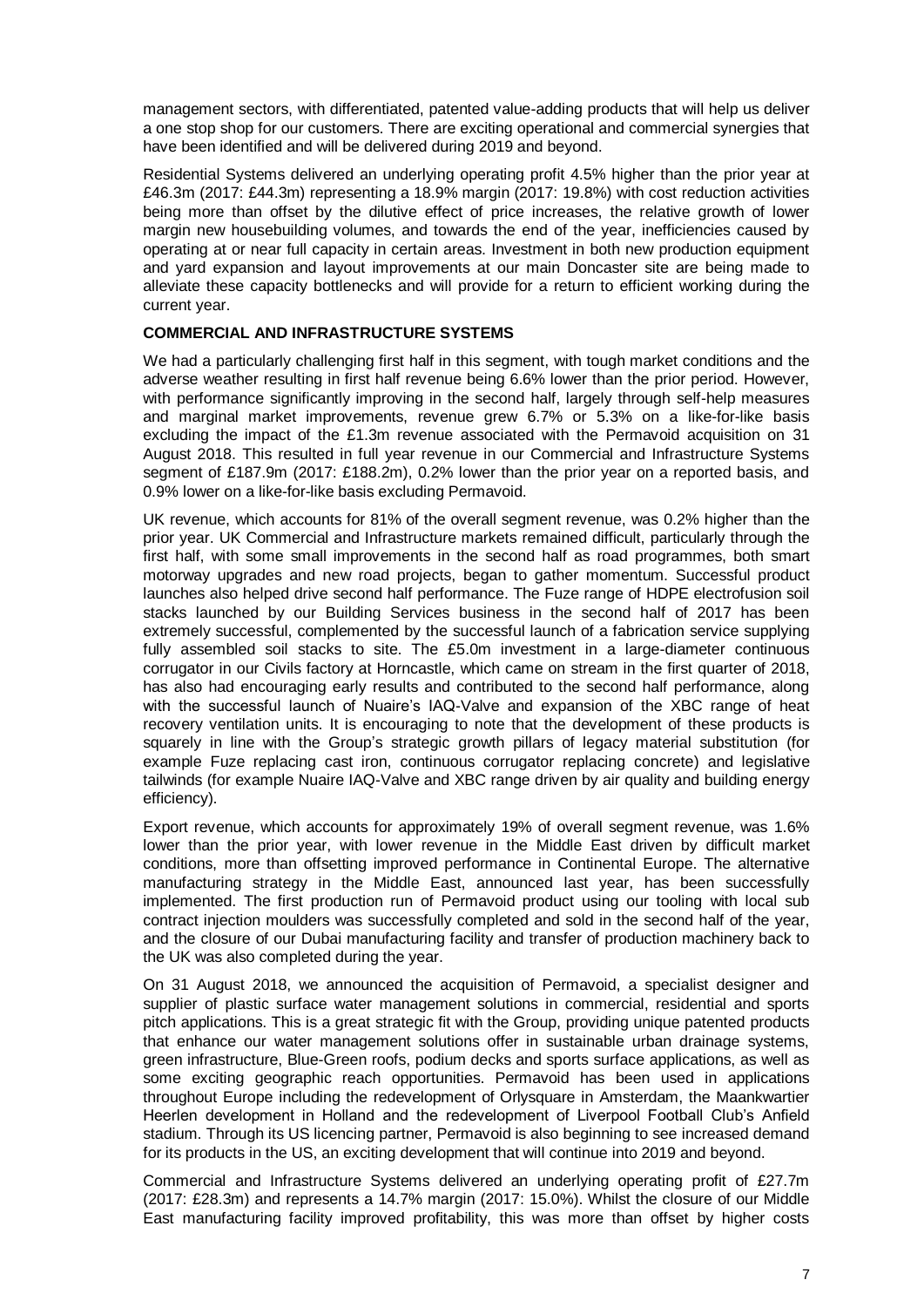associated with the adverse weather in the first half of 2018 and again the dilutive effects of price increases.

### **OUTLOOK**

Polypipe has made significant strategic progress in 2018. The disposal of Polypipe France and the acquisition of Permavoid and Manthorpe, have all been firmly in line with the Group's strategy. Organic growth ahead of the UK market and strong cash generation has continued to demonstrate the robust nature of the Group.

Whilst the political and economic uncertainty associated with the UK's withdrawal from the EU may impact markets in the short term, we believe that the fundamentals of our markets remain robust. Government and opposition both understand the structural housing shortage in the UK and recognise the need to increase the housing stock further, and with Help-to-Buy now extended until 2023, historically low interest rates and good mortgage availability, the mediumterm fundamentals for new housebuilding remain sound. Whilst RMI, commercial and infrastructure markets have been and will continue to be challenging, the balanced exposure that Polypipe has to these different sectors of the construction industry positions the Group well.

As we look into 2019 and beyond, the opportunities for growth through legacy material substitution, legislative tailwinds in water and climate management are still as strong as ever, and together with helpful emerging trends in green infrastructure and appropriate acquisition opportunities to broaden our product and solutions offer, I am confident the fundamentals for the Group remain strong. Whilst we remain vigilant to the short-term impacts of economic and political uncertainty on our markets, I look forward to another year of progress in 2019.

#### **Financial Review**

|                             | 2018<br>2017 |  |                           |  |
|-----------------------------|--------------|--|---------------------------|--|
|                             | £m           |  | £m Change                 |  |
| Revenue                     | 433.2        |  | 411.7 +5.2%               |  |
| Underlying operating profit | 74.0         |  | 72.6 +1.9%                |  |
| Underlying operating margin |              |  | <b>17.1%</b> 17.6% -50bps |  |

## **REVENUE AND OPERATING MARGIN**

|                                   | 2018  | 2017  |                |
|-----------------------------------|-------|-------|----------------|
| Revenue by geographic destination | £m    |       | £m Change      |
| UK                                | 387.1 | 365.7 | +5.9%          |
| Rest of Europe                    | 21.5  |       | 18.9 +13.8%    |
| <b>Rest of World</b>              | 24.6  | 27.1  | $-9.2\%$       |
| Group                             | 433.2 |       | $411.7 +5.2\%$ |

Group revenue for the year ended 31 December 2018 was £433.2m (2017: £411.7m), an increase of 5.2%. With the acquisitions of Permavoid Limited ("Permavoid") and Manthorpe Building Products Holdings Limited ("Manthorpe") on 31 August and 25 October 2018, respectively, group revenue includes £4.1m from these businesses for the periods since acquisition and on a like-for-like basis, excluding the impact of these businesses, group revenue increased by 4.2%. UK revenue growth was up 5.9% with approximately 2.8% driven by price increases and 3.1% from volume increases of which 1.1% was derived from the acquisitions. This level of growth was materially ahead of the overall UK construction market where the Construction Products Association ("CPA") winter forecast suggests a slight year-on-year decline of 0.2%. The Group's year-on-year growth for the first half was essentially flat as it was impacted by the severe winter weather, with strong year-on-year growth in the second half of 10.6%.

The Group underlying operating margin of 17.1% (2017: 17.6%) was impacted by the dilutive effect of increasing selling prices to recover absolute cost inflation as well as the relative growth in lower margin new housebuilding volumes and inefficiencies caused by operating at or near full capacity in some areas towards the end of the year.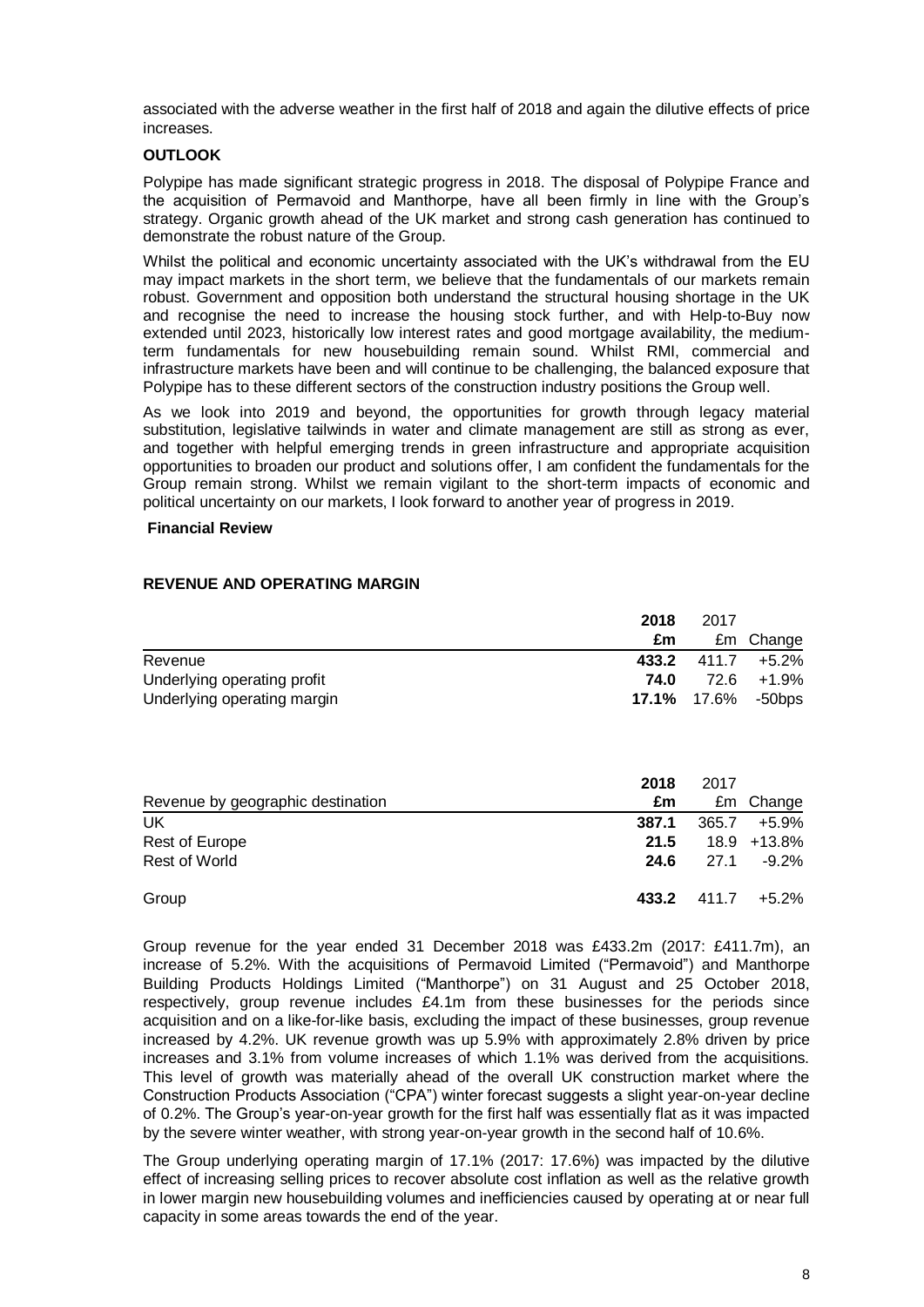## **ACQUISITIONS**

On 31 August 2018, the Group acquired Permavoid Limited, a specialist designer and supplier of surface water management solutions in commercial, residential, and sports pitch applications, for an initial cash consideration of £4.0m on a debt and cash free, normalised working capital basis, and further contingent consideration of up to £12.5m depending on the EBITDA performance of Permavoid in the two years to 30 September 2020. In accordance with IFRS 3, £1.7m contingent consideration has been accrued at the end of 2018.The acquisition of Permavoid has contributed £1.3m to Group revenue in the year and revenue for the full 12-month period ended 31 December 2018 was £5.1m. On 25 October 2018, the Group acquired Manthorpe, a leading UK producer of a range of moulded and extruded plastic and metal products, and associated land and buildings for £52.1m on a debt and cash free normalised working capital basis. The acquisition of Manthorpe has contributed £2.8m to Group revenue in the year and revenue for the full 12-month period ended 31 December 2018 was £17.2m. These acquisitions were funded entirely from the Group's revolving credit facility. Acquisition costs of £2.0m have been charged to non-underlying items.

#### **DISPOSALS**

On 29 March 2018, the Group completed the sale of Polypipe France Holdings SAS ("Polypipe France"), its French operations, to Ryb S.A., a France-based manufacturer and distributor of plastics in Europe, for €16.5m on a debt and cash free normalised working capital basis. The results for Polypipe France have been treated as discontinued since 2017.

#### **IFRS 16 (LEASES)**

IFRS 16 'Leases' was issued in January 2016 and is mandatory for annual reporting periods commencing 1 January 2019. The Group did not apply for early adoption of IFRS 16 and will first report under the new standard in the interim consolidated financial statements for the six months ending 30 June 2019, and the consolidated financial statements for the year ending 31 December 2019. The Group has reviewed all material leasing arrangements over the last year in light of the new lease accounting rules and these existing leases mainly relate to cars, some property and forklift trucks used in warehousing. The Group does not have any leases previously classified as finance leases. The Group will adopt the simplified approach to transition and will not restate comparative amounts for the year prior to first adoption. In 2019, the Group's lease commitments will be brought onto the Group's balance sheet and the timing of the recognition of lease costs within the income statement will change.

The value of lease commitments at 31 December 2018 was £14.0m. The Group expects to recognise an increase in total liabilities within the range of £12.0m - £14.0m, and a similar increase in total assets. The difference between the value of lease commitments and increase in total liabilities is largely driven by the requirement to discount the lease liabilities to present value.

On a pro-forma basis the Group expects that underlying EBITDA will increase by approximately £3.9m, that underlying operating profit will increase by approximately £0.2m - £0.4m and that underlying profit before tax will reduce by approximately £0.1m - £0.3m for 2019 as a result of adopting the new rules. Operating cash flows will increase, and financing cash flows will decrease because repayment of the principal portion of the lease liabilities will be classified as cash flows from financing activities. Leverage is expected to increase by approximately 0.1x as a result of including the lease liabilities within net debt partially offset by increase in EBITDA. Interest cover is expected to reduce by approximately 0.5x as a result of a marginal increase in interest costs. No impact is expected on banking covenants as a result of the ability to use the financial position excluding the impact of IFRS 16 under the RCF agreement (so-called "frozen GAAP"). Further details of the change can be found in Note 2 of this statement.

#### **NON-UNDERLYING ITEMS**

Non-underlying items in both 2018 and 2017 included non-cash amortisation charges in respect of intangible assets recognised with the acquisitions made during 2015. In addition, the amortisation of intangible assets charge in 2018 was impacted by the fair valuation of intangible fixed assets on the acquisition balance sheets of Manthorpe and Permavoid. Intangible assets have increased by £25.1m in the case of Manthorpe and £2.9m in respect of Permavoid, attracting additional amortisation of £0.3m (Manthorpe) and £0.1m (Permavoid).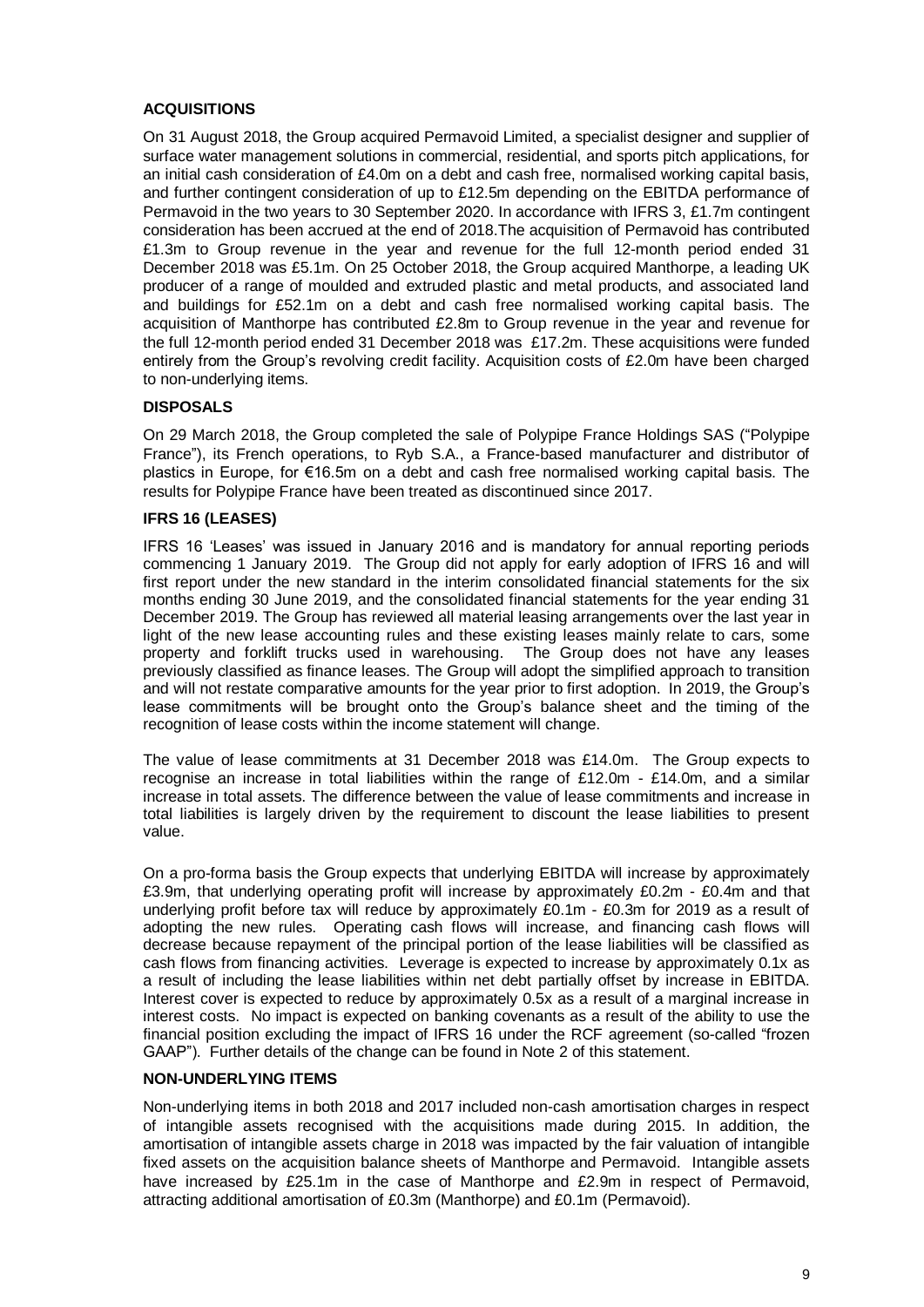The provision for restructuring costs of £4.3m recognised in 2017 in respect of our Middle East business has now been fully utilised. The other items included in non-underlying items are highlighted in the narrative further below.

Non-underlying items comprised:

|                                                        | 2018  | 2017  |
|--------------------------------------------------------|-------|-------|
|                                                        | £m    | £m    |
| Amortisation of intangible assets                      | 5.9   | 5.5   |
| <b>Restructuring costs</b>                             |       | 4.3   |
| Acquisition costs                                      | 2.0   | 0.3   |
| Contingent consideration on acquisitions               | 0.3   |       |
| Unamortised debt issue costs written off               | 0.6   |       |
| Loss on disposal of assets classified as held-for-sale | 0.1   |       |
| Non-underlying items before taxation                   | 8.9   | 10.1  |
| Taxation                                               | (1.1) | (1.2) |
| Non-underlying items after taxation                    | 7.8   | 8.9   |

Taxation on non-underlying items is covered in the Note 5 below.

## **EXCHANGE RATES**

The Group trades predominantly in Sterling but has some revenues and costs in other currencies, mainly the US Dollar and the Euro, and takes appropriate forward cover on these cash flows using forward currency derivative contracts in accordance with its hedging policy.

### **FINANCE COSTS**

Underlying finance costs of £6.9m (2017: £6.9m) are in line with last year and have a cover of 11.3x. The raised gearing from the acquisitions was in the very last stages of the year, marginally increasing borrowing costs for the period.

Interest is payable on the revolving credit facility ("RCF") at LIBOR plus an interest rate margin ranging from 0.9% to 2.75%. The interest rate margin at 31 December 2018 was 1.65% (2017: 1.75%).

In order to reduce exposure to future increases in interest rates the Group entered into interest rate swaps at fixed rates ranging between 1.735% and 2.21% (excluding margin) with notional amounts hedged ranging from £60.0m to £91.7m over the period of the interest rate swaps.

## **TAXATION**

#### *Underlying taxation:*

The underlying tax charge in 2018 was £10.5m representing an effective tax rate of 15.6% (2017: 18.0%). This was below the UK standard tax rate of 19.00% (2017: 19.25%). Patent box relief contributes to a lowering of the effective tax rate by some 1.5%. In addition, the Group has released legacy tax provisions no longer required of £0.6m and recognised a deferred tax asset resulting from acquisition of Manthorpe in respect of previously unrecognised tax losses, resulting in a benefit of £0.6m.

#### *Taxation on non-underlying items:*

The non-underlying taxation credit of £1.1m in 2018 represents an effective rate of 12.4%, due to £2.0m of acquisition costs being treated as disallowable for tax purposes.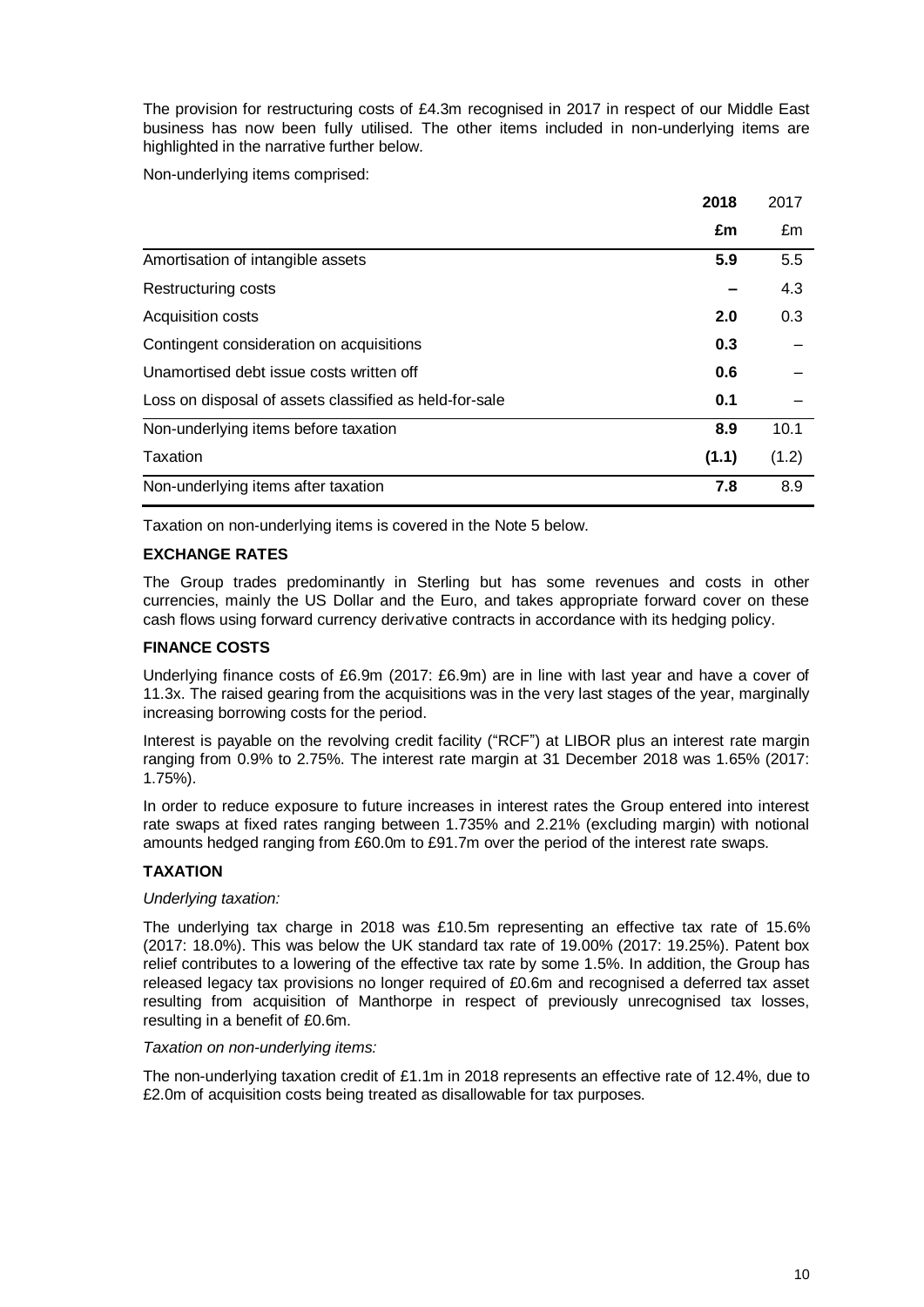## **EARNINGS PER SHARE FROM CONTINUING OPERATIONS**

|                    | 2018 | 2017 |
|--------------------|------|------|
| Pence per share:   |      |      |
| <b>Basic</b>       | 24.5 | 22.7 |
| Underlying basic   | 28.4 | 27.2 |
|                    |      |      |
| <b>Diluted</b>     | 24.3 | 22.5 |
| Underlying diluted | 28.1 | 26.9 |

The Directors consider that the underlying earnings per share (EPS) measure provides a better and more consistent indication of the Group's underlying financial performance and more meaningful comparison with prior and future periods to assess trends in our financial performance.

Underlying basic EPS improved by 4.4% in 2018 due to the improved underlying operating result after taxation.

### **DIVIDEND**

The final dividend of 7.9 pence per share is being recommended for payment on 29 May 2019 to shareholders on the register at the close of business on 23 April 2019. The ex-dividend date will be 18 April 2019.

Our dividend policy is to pay a minimum of 40% of the Group's annual underlying profit after tax. The Directors intend that the Group will pay the total annual dividend in two tranches, an interim dividend and a final dividend, to be announced at the time of announcement of the interim and preliminary results respectively with the interim dividend being approximately one half of the prior year's final dividend.

## **BALANCE SHEET**

The Group's balance sheet is summarised below:

|                                                                   | 2018    | 2017    |
|-------------------------------------------------------------------|---------|---------|
|                                                                   | £m      | £m      |
| Property, plant and equipment                                     | 118.4   | 98.6    |
| Goodwill                                                          | 343.0   | 319.7   |
| Other intangible assets                                           | 58.9    | 36.8    |
| Net assets classified as held-for-sale                            |         | 13.1    |
| Net working capital                                               | (4.1)   | 0.4     |
| Taxation                                                          | (17.3)  | (12.6)  |
| Other current and non-current assets and liabilities              | (3.5)   | (5.6)   |
| Net debt (loans and borrowings, net of cash and cash equivalents) | (164.2) | (148.4) |
| Net assets                                                        | 331.2   | 302.0   |

Property, plant and equipment increased by £19.8m and, excluding the effect of the inclusion of assets from the acquisitions of Permavoid and Manthorpe, increased by £9.0m, predominantly due to capital expenditure exceeding depreciation.

Goodwill increased by £23.3m primarily due to the acquisitions of Permavoid and Manthorpe. Other intangible assets increased by £22.1m with fair value adjustments associated with the acquisition of Permavoid and Manthorpe being offset by the routine amortisation of patents, brand names and customer relationships. Net working capital reduced by £4.5m due to continued robust management in our businesses. Net debt is discussed below.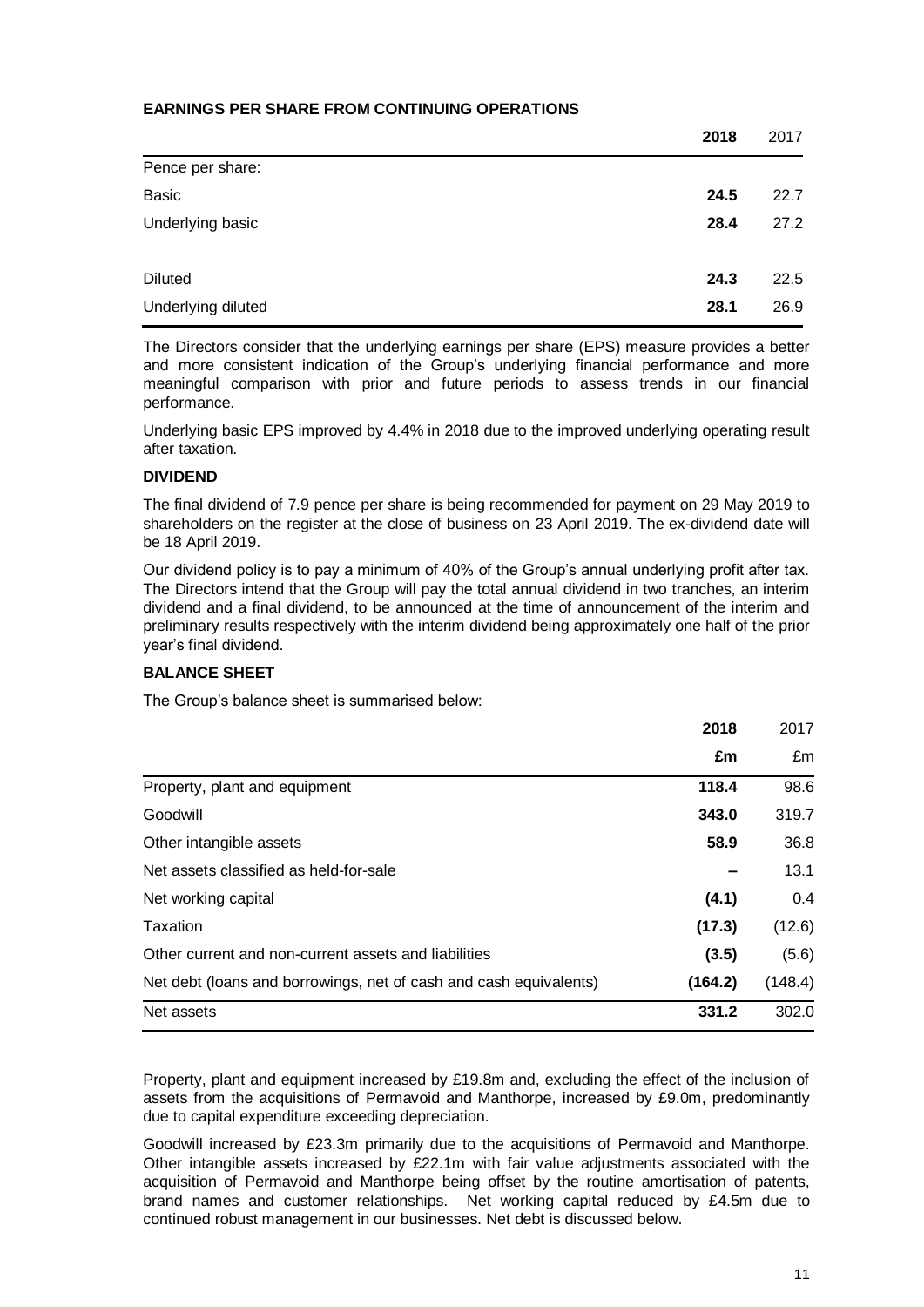## **PENSIONS**

The Group does not have any defined benefit pension schemes and only has defined contribution pension arrangements in place. Pension costs for the year amounted to £2.8m (2017: £2.7m).

## **CASH FLOW AND NET DEBT**

The Group's cash flow statement is summarised below:

|                                                                         | 2018   | 2017   |
|-------------------------------------------------------------------------|--------|--------|
|                                                                         | £m     | £m     |
| Operating cash flows before movement in net working capital             | 86.2   | 90.4   |
| Add back non-underlying cash items                                      | 4.4    | 0.5    |
| Underlying operating cash flows before movement in net working capital  | 90.6   | 90.9   |
| Movement in net working capital                                         | 3.8    | (10.0) |
| Underlying cash generated from operations                               | 94.4   | 80.9   |
| Capital expenditure net of disposals                                    | (23.2) | (23.2) |
| Underlying cash generated from operations after net capital expenditure | 71.2   | 57.7   |
| Income tax paid                                                         | (11.2) | (12.6) |
| Interest paid                                                           | (6.1)  | (6.6)  |
| Non-underlying cash items                                               | (4.4)  | (0.5)  |
| Acquisition of businesses                                               | (56.1) |        |
| Disposal of businesses                                                  | 13.6   |        |
| Dividends paid                                                          | (22.3) | (21.0) |
| Proceeds from exercise of share options net of purchase of own shares   | 0.3    | (0.7)  |
| Other                                                                   | (0.8)  | (0.4)  |
| Movement in net debt                                                    | (15.8) | 15.9   |

The Group is highly cash-generative. Underlying cash generated from operations after net capital expenditure at £71.2m (2017: £57.7m) represents a conversion rate of 96% (2017: 79%). This improvement in conversion rate followed a programme in 2017 to replenish stock levels after a period of pre-price increase buying at the end of 2016. As a result of business growth, the Group sustained elevated net capital expenditure investment of £23.2m (2017: £23.2m), which was significantly ahead of depreciation levels, focussing on capacity expansion, efficiency improvement and innovation. The Group spent £56.1m on the acquisition of Permavoid and Manthorpe during the year and received £13.6m for the disposal of Polypipe France.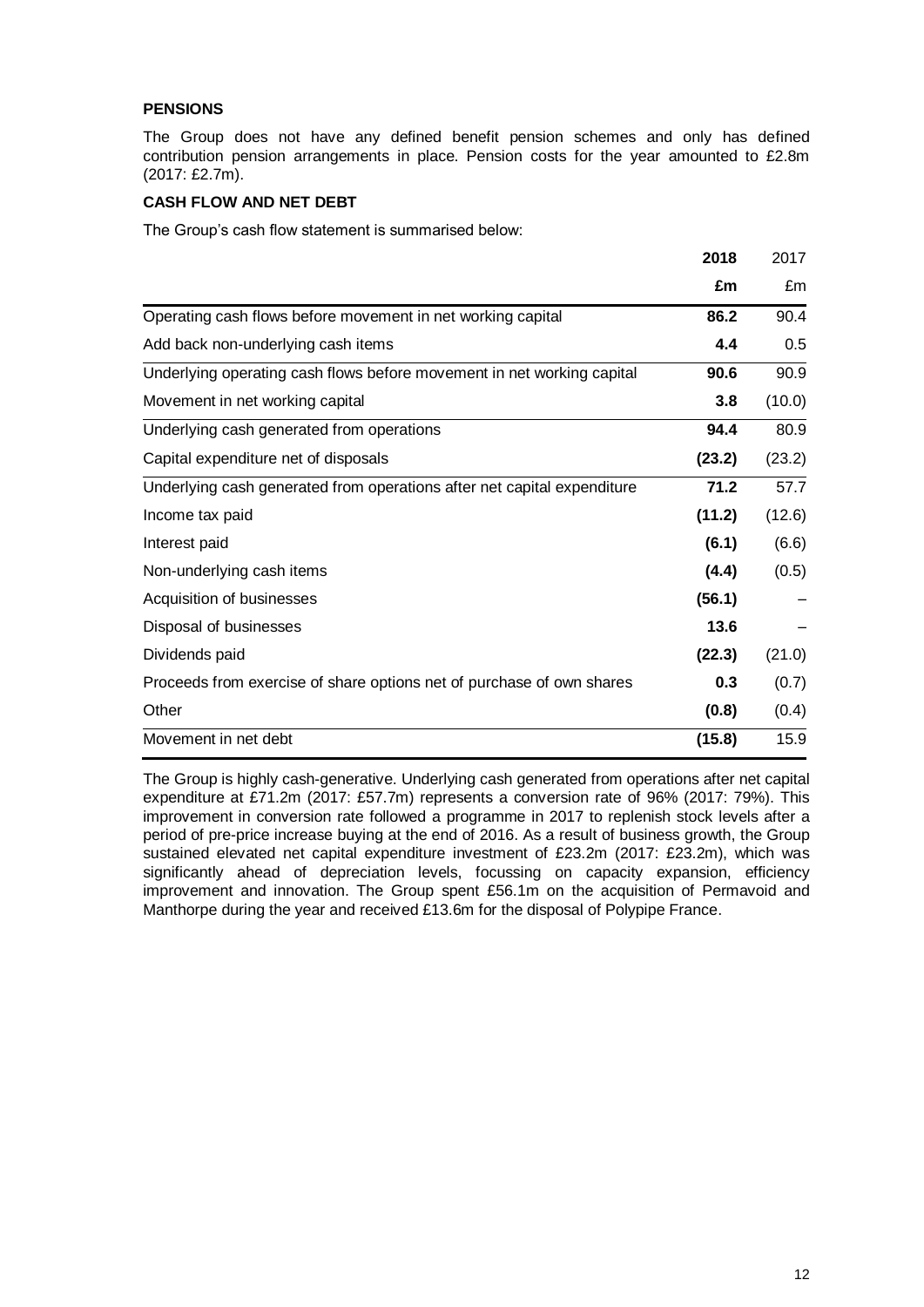Net debt of £164.2m comprised:

|                                                                           | 2018    | 2017    | Change |
|---------------------------------------------------------------------------|---------|---------|--------|
|                                                                           | £m      | £m      | £m     |
| Bank loans                                                                | (212.0) | (185.0) | (27.0) |
| Cash and cash equivalents                                                 | 46.2    | 35.7    | 10.5   |
| Net debt (excluding unamortised debt issue costs)                         | (165.8) | (149.3) | (16.5) |
| Unamortised debt issue costs                                              | 1.6     | 0.9     | 0.7    |
| Net debt                                                                  | (164.2) | (148.4) | (15.8) |
| Net debt (excluding unamortised debt issue costs):<br>pro<br>forma EBITDA | 1.7     | 1.6     |        |

#### **FINANCING**

In light of the uncertainty posed by the UK's withdrawal from the EU, the Group took the decision to bring forward the renewal of its secured RCF from mid-2019. The RCF was increased from £290m to £300m and renewed for a period of five years to November 2023 with two further uncommitted annual renewals through to November 2025 possible. A new uncommitted "accordion" facility of up to £50m was also added. Refinancing costs of £1.7m will be amortised over the life of the RCF. Unamortised costs of £0.6m from the previous refinancing were written off within non-underlying items. The margin payable under the renewed RCF is 10 basis points lower than the previous agreement for gearing levels up to 2.0x EBITDA.

The Group is subject to two financial covenants. At 31 December 2018 there was significant headroom, and facility interest cover and net debt to EBITDA covenants were comfortably achieved:

| Covenant:      | Covenant<br>requirement | Position at<br>31 December<br>2018 |
|----------------|-------------------------|------------------------------------|
| Interest cover | >4.0:1                  | 11.3:1                             |
| Leverage       | < 3.0:1                 | 1.7:1                              |

At 31 December 2018, liquidity headroom (cash and undrawn committed banking facilities) was £134.2m (2017: £140.7m) with the new RCF raised slightly to £300m compared to the previous RCF (2017: £290m). Focus will continue to be on deleveraging and, despite the two debt-funded acquisitions totalling £56.1m in the year, our net debt to EBITDA ratio stood at 1.7x EBITDA at 31 December 2018 (2017: 1.6x). This headroom means the Group enters 2019 well-positioned with a strong balance sheet.

#### *Principal Risks and Uncertainties*

The principal risks and uncertainties which could impact the Group are those detailed in the Group's Annual Report and Accounts. These cover the Strategic, Financial and Operational risks and, other than further consideration towards the impact of Brexit, have not changed significantly during the year.

#### *Forward-Looking Statements*

This report contains various forward-looking statements that reflect management's current views with respect to future events and financial and operational performance. These forward-looking statements involve known and unknown risks, uncertainties, assumptions, estimates and other factors, which may be beyond the Group's control and which may cause actual results or performance to differ materially from those expressed or implied from such forward-looking statements. All statements (including forward-looking statements) contained herein are made and reflect knowledge and information available as of the date of preparation of this report and the Group disclaims any obligation to update any forward-looking statements, whether as a result of new information, future events or results or otherwise. There can be no assurance that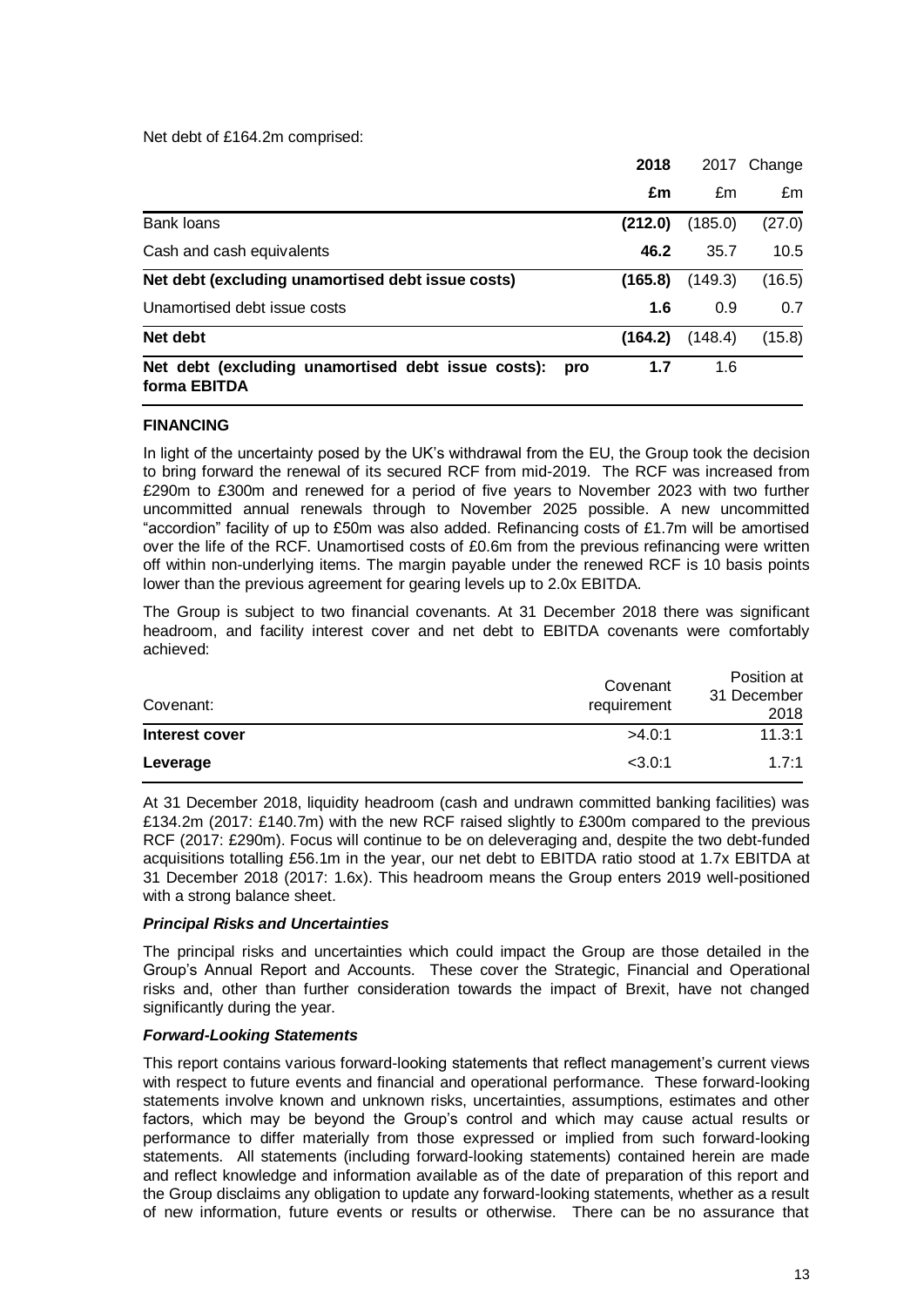forward-looking statements will prove to be accurate, as actual results and future events could differ materially from those anticipated in such statements. Accordingly, readers should not place undue reliance on forward-looking statements due to the inherent uncertainty therein. Nothing in this report should be construed as a profit forecast.

#### *Directors' Responsibilities*

Each of the Directors confirms that, to the best of their knowledge, the consolidated financial statements, prepared in accordance with IFRS as adopted by European Union standards, give a true and fair view of the assets, liabilities, financial position and profit or loss of the Group and the undertakings included in the consolidation taken as a whole; and the Group Results, Chief Executive Officer's Review and Financial Review includes a fair review of the development and performance of the business and the position of the Group and the undertakings included in the consolidation taken as a whole, together with a description of the principal risks and uncertainties that they face.

## *Annual General Meeting*

The Annual General Meeting will be held at the Holiday Inn, High Road, Doncaster, DN4 9UX at 10.30am on 23 May 2019.

By order of the Board.

**Martin Payne Paul James** Chief Executive Officer Chief Financial Officer 19 March 2019 19 March 2019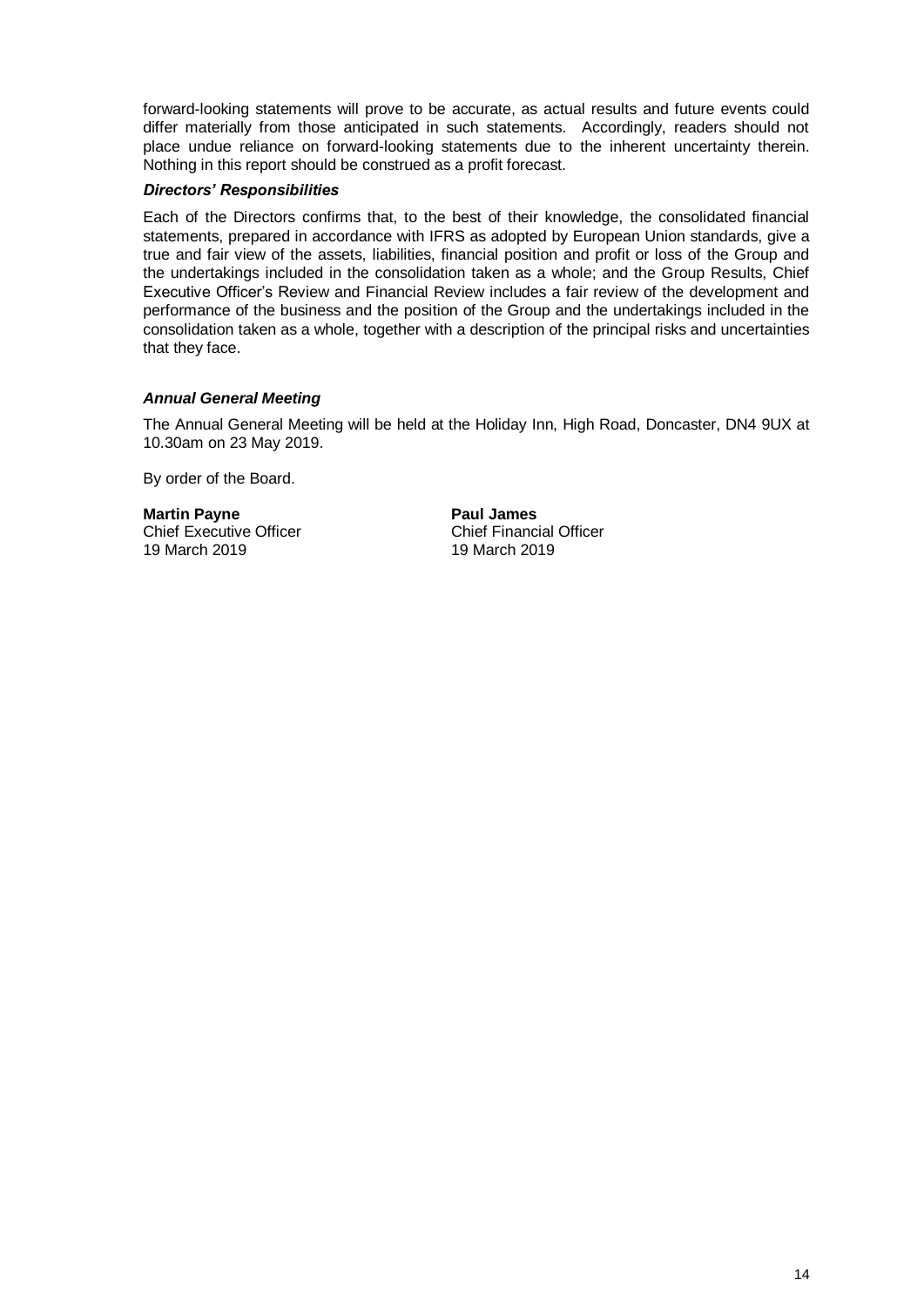# **GROUP INCOME STATEMENT**

**for the year ended 31 December 2018**

|                                          |              | 2018    |                                    |             |                  | 2017             |             |
|------------------------------------------|--------------|---------|------------------------------------|-------------|------------------|------------------|-------------|
|                                          |              |         | Non-                               |             |                  | Non-             |             |
|                                          | <b>Notes</b> | £m      | <b>Underlying Underlying</b><br>£m | Total<br>£m | Underlying<br>£m | Underlying<br>£m | Total<br>£m |
| <b>Continuing operations</b>             |              |         |                                    |             |                  |                  |             |
| Revenue                                  | 3            | 433.2   |                                    | 433.2       | 411.7            |                  | 411.7       |
| Cost of sales                            | 5            | (251.8) | $\qquad \qquad -$                  | (251.8)     | (236.0)          | (2.8)            | (238.8)     |
| <b>Gross profit</b>                      |              | 181.4   |                                    | 181.4       | 175.7            | (2.8)            | 172.9       |
| Selling and distribution costs           |              | (69.6)  |                                    | (69.6)      | (68.7)           |                  | (68.7)      |
| Administration expenses                  | 5            | (37.8)  | (2.3)                              | (40.1)      | (34.4)           | (1.8)            | (36.2)      |
| <b>Trading profit</b>                    |              | 74.0    | (2.3)                              | 71.7        | 72.6             | (4.6)            | 68.0        |
| Amortisation of intangible assets        | 5            |         | (5.9)                              | (5.9)       |                  | (5.5)            | (5.5)       |
| <b>Operating profit</b>                  | 3, 4         | 74.0    | (8.2)                              | 65.8        | 72.6             | (10.1)           | 62.5        |
| Finance costs                            | 6            | (6.9)   | (0.7)                              | (7.6)       | (6.9)            |                  | (6.9)       |
| <b>Profit before tax</b>                 | 3            | 67.1    | (8.9)                              | 58.2        | 65.7             | (10.1)           | 55.6        |
| Income tax                               | 7            | (10.5)  | 1.1                                | (9.4)       | (11.8)           | 1.2              | (10.6)      |
| <b>Profit from continuing operations</b> |              | 56.6    | (7.8)                              | 48.8        | 53.9             | (8.9)            | 45.0        |
| Profit/(loss) from discontinued          |              |         | 0.3                                | 0.3         |                  | (11.3)           | (11.3)      |
| operations                               | 4            |         |                                    |             |                  |                  |             |
| Profit for the year attributable to      |              |         |                                    |             |                  |                  |             |
| the owners of the parent company         |              | 56.6    | (7.5)                              | 49.1        | 53.9             | (20.2)           | 33.7        |
|                                          |              |         |                                    |             |                  |                  |             |
| Basic earnings per share (pence)         |              |         |                                    |             |                  |                  |             |
| From continuing operations               | 8            |         |                                    | 24.5        |                  |                  | 22.7        |
| From discontinued operations             | 8            |         |                                    | 0.2         |                  |                  | (5.7)       |
|                                          | 8            |         |                                    | 24.7        |                  |                  | 17.0        |
| Diluted earnings per share (pence)       |              |         |                                    |             |                  |                  |             |
| From continuing operations               | 8            |         |                                    | 24.3        |                  |                  | 22.5        |
| From discontinued operations             | 8            |         |                                    | 0.2         |                  |                  | (5.7)       |
|                                          | 8            |         |                                    | 24.5        |                  |                  | 16.8        |
| Dividend per share (pence) - interim 9   |              |         |                                    | 3.7         |                  |                  | 3.6         |
| Dividend per share (pence) - final       | 9            |         |                                    | 7.9         |                  |                  | 7.5         |
| Total                                    | 9            |         |                                    | 11.6        |                  |                  | 11.1        |
|                                          |              |         |                                    |             |                  |                  |             |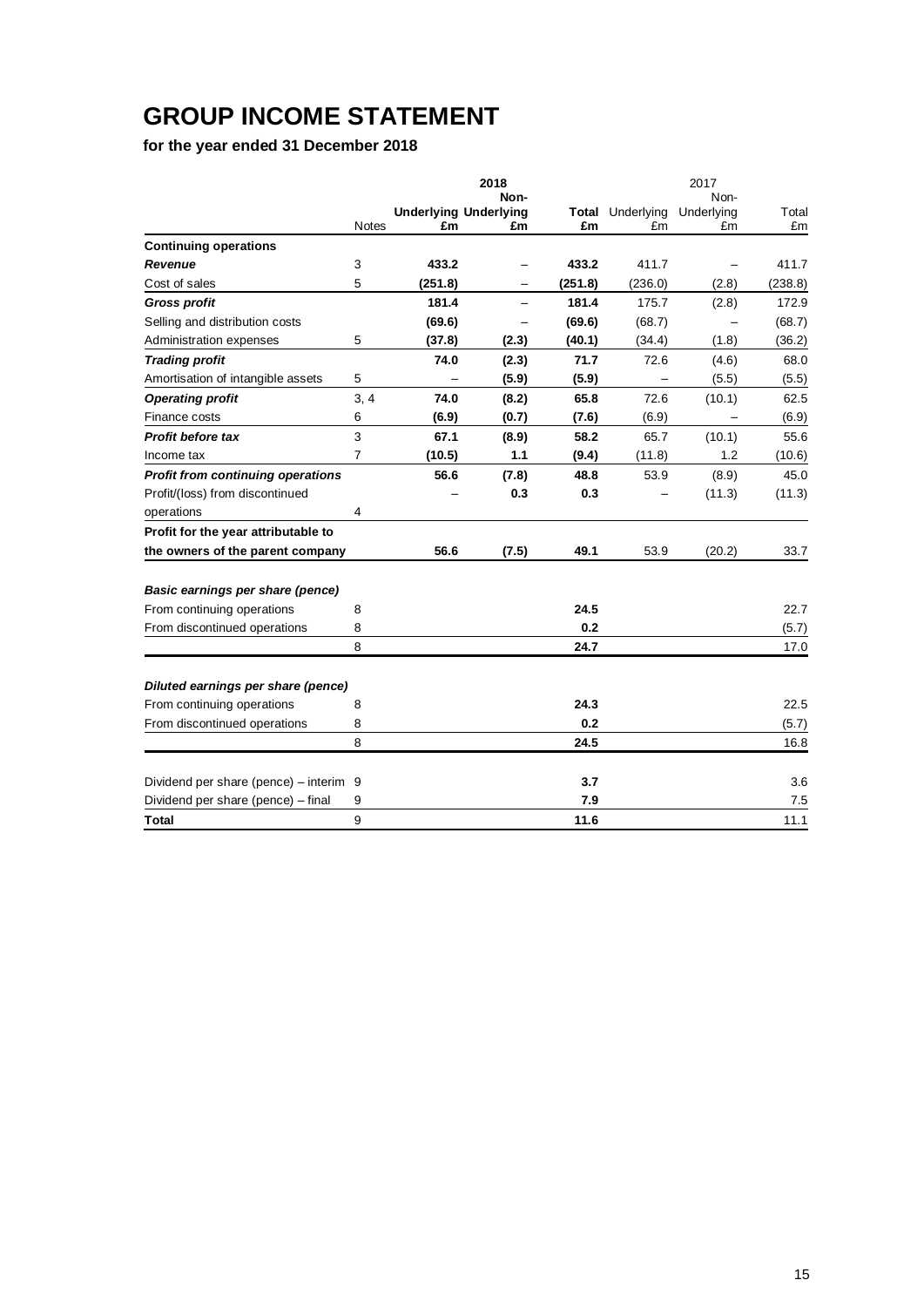## **GROUP STATEMENT OF COMPREHENSIVE INCOME**

**for the year ended 31 December 2018**

|                                                                                     | 2018<br>£m | 2017<br>£m |
|-------------------------------------------------------------------------------------|------------|------------|
| Profit for the year attributable to the owners of the parent company                | 49.1       | 33.7       |
| Other comprehensive income:                                                         |            |            |
| Items which will be reclassified subsequently to the income statement:              |            |            |
| Exchange differences on translation of foreign operations                           | 0.1        | 0.3        |
| Recycling of foreign exchange differences to the income statement                   | (0.3)      |            |
| Effective portion of changes in fair value of interest rate swaps                   | 1.4        | 1.7        |
| Tax relating to items that may be reclassified subsequently to the income statement | (0.2)      | (0.3)      |
| Other comprehensive income for the year net of tax                                  | 1.0        | 1.7        |
| Total comprehensive income for the year attributable to the owners of the parent    | 50.1       | 35.4       |
| company                                                                             |            |            |
| Attributable to the owners of the parent company from:                              |            |            |
| Continuing operations                                                               | 50.2       | 46.7       |
| Discontinued operations                                                             | (0.1)      | (11.3)     |
|                                                                                     | 50.1       | 35.4       |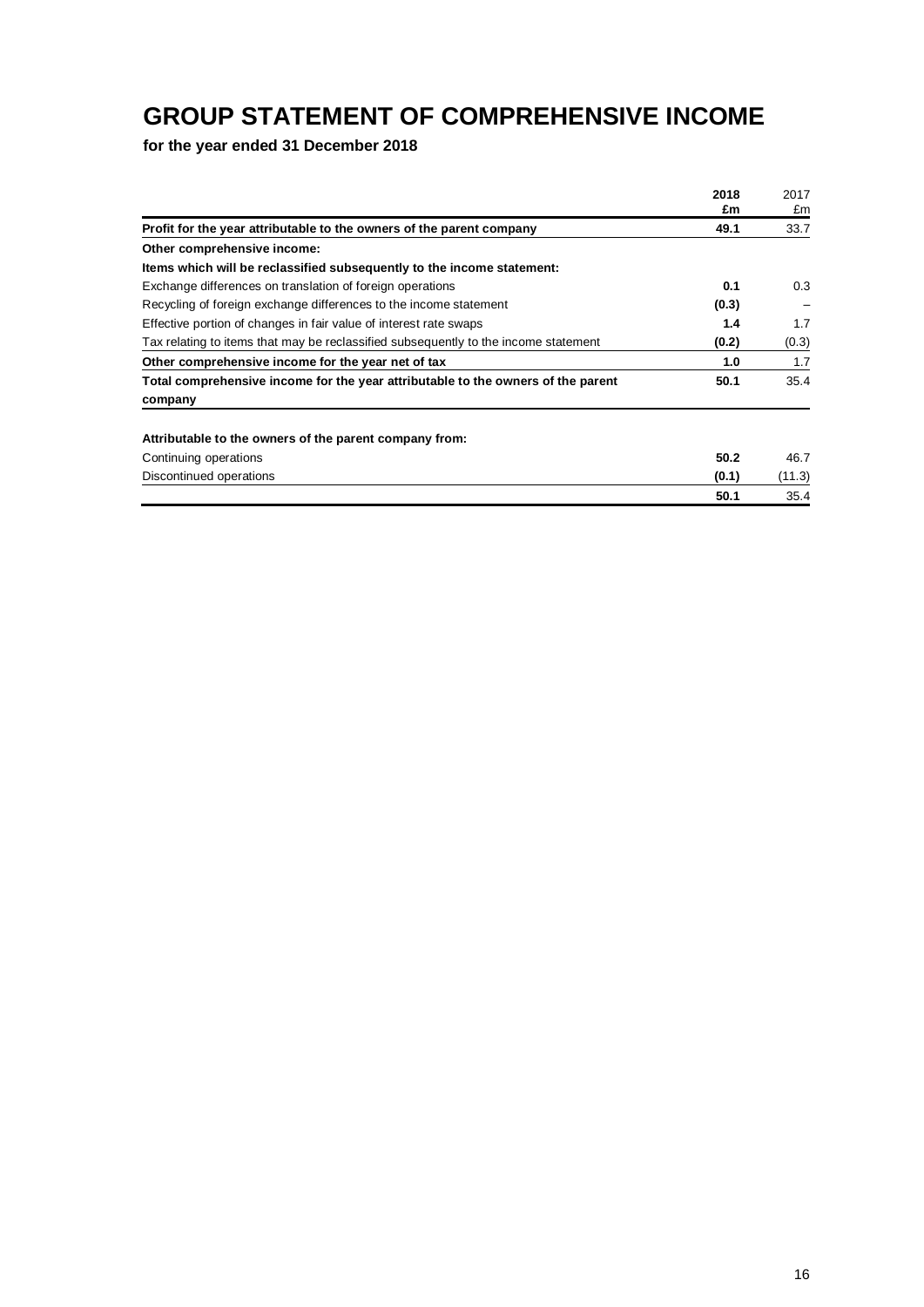# **GROUP BALANCE SHEET**

**at 31 December 2018**

|                                                                |       | 31 December 31 December |            |
|----------------------------------------------------------------|-------|-------------------------|------------|
|                                                                | Notes | 2018<br>£m              | 2017<br>£m |
| <b>Non-current assets</b>                                      |       |                         |            |
| Property, plant and equipment                                  | 10    | 118.4                   | 98.6       |
| Intangible assets                                              | 11    | 401.9                   | 356.5      |
| <b>Total non-current assets</b>                                |       | 520.3                   | 455.1      |
| <b>Current assets</b>                                          |       |                         |            |
| Assets classified as held-for-sale                             | 13    |                         | 24.0       |
| Inventories                                                    |       | 58.1                    | 53.5       |
| Trade and other receivables                                    |       | 37.4                    | 34.5       |
| Cash and cash equivalents                                      |       | 46.2                    | 35.7       |
| <b>Total current assets</b>                                    |       | 141.7                   | 147.7      |
| <b>Total assets</b>                                            |       | 662.0                   | 602.8      |
| <b>Current liabilities</b>                                     |       |                         |            |
| Liabilities associated with assets classified as held-for-sale | 13    |                         | (10.9)     |
| Trade and other payables                                       |       | (99.6)                  | (87.6)     |
| Provisions                                                     |       |                         | (2.2)      |
| Contingent consideration                                       |       | (1.7)                   |            |
| Derivative financial instruments                               | 14    | (1.1)                   | (2.5)      |
| Income tax payable                                             |       | (6.3)                   | (5.6)      |
| <b>Total current liabilities</b>                               |       | (108.7)                 | (108.8)    |
| <b>Non-current liabilities</b>                                 |       |                         |            |
| Loans and borrowings                                           | 14    | (210.4)                 | (184.1)    |
| Other liabilities                                              | 14    | (0.7)                   | (0.9)      |
| Deferred income tax liabilities                                |       | (11.0)                  | (7.0)      |
| <b>Total non-current liabilities</b>                           |       | (222.1)                 | (192.0)    |
| <b>Total liabilities</b>                                       |       | (330.8)                 | (300.8)    |
| Net assets                                                     |       | 331.2                   | 302.0      |
| <b>Capital and reserves</b>                                    |       |                         |            |
| Equity share capital                                           |       | 0.2                     | 0.2        |
| Capital redemption reserve                                     |       | 1.1                     | 1.1        |
| Own shares                                                     |       | (3.8)                   | (4.3)      |
| Hedging reserve                                                |       | (0.9)                   | (2.1)      |
| Foreign currency retranslation reserve                         |       | 0.5                     | 0.7        |
| Retained earnings                                              |       | 334.1                   | 306.4      |
| <b>Total equity</b>                                            |       | 331.2                   | 302.0      |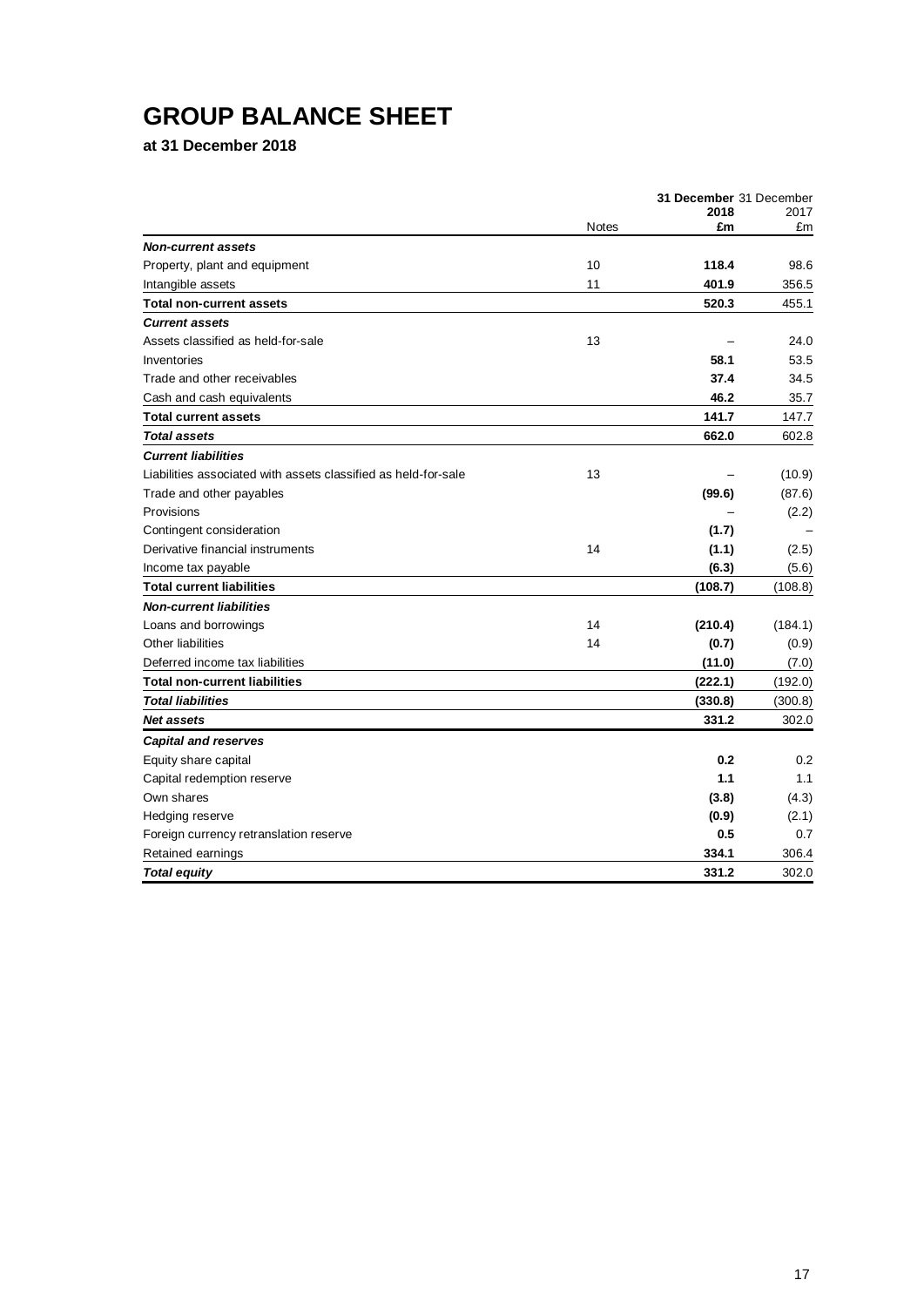## **GROUP STATEMENT OF CHANGES IN EQUITY**

**for the year ended 31 December 2018**

|                                   |                         |         |        |         | Foreign                           |          |        |
|-----------------------------------|-------------------------|---------|--------|---------|-----------------------------------|----------|--------|
|                                   | Equity share redemption | Capital | Own    |         | currency<br>Hedging retranslation | Retained | Total  |
|                                   | capital                 | reserve | shares | reserve | reserve                           | earnings | equity |
|                                   | £m                      | £m      | £m     | £m      | £m                                | £m       | £m     |
| At 31 December 2016               | 0.2                     | 1.1     | (4.6)  | (3.5)   | 0.4                               | 293.8    | 287.4  |
| Profit for the year               |                         |         |        |         |                                   | 33.7     | 33.7   |
| Other comprehensive income        |                         |         |        | 1.4     | 0.3                               |          | 1.7    |
| <b>Total comprehensive income</b> |                         |         |        |         |                                   |          |        |
| for the year                      |                         |         |        | 1.4     | 0.3                               | 33.7     | 35.4   |
| Dividends paid                    |                         |         |        |         |                                   | (21.0)   | (21.0) |
| Purchase of own shares            |                         |         | (3.2)  |         |                                   |          | (3.2)  |
| Share-based payments charge       |                         |         |        |         |                                   | 1.2      | 1.2    |
| Share-based payments settled      |                         |         | 3.5    |         |                                   | (1.4)    | 2.1    |
| Share-based payments excess       |                         |         |        |         |                                   |          |        |
| tax benefit                       |                         |         |        |         |                                   | 0.1      | 0.1    |
| At 31 December 2017               | 0.2                     | 1.1     | (4.3)  | (2.1)   | 0.7                               | 306.4    | 302.0  |
| Profit for the year               |                         |         |        |         |                                   | 49.1     | 49.1   |
| Other comprehensive income        |                         |         |        | 1.2     | (0.2)                             |          | 1.0    |
| <b>Total comprehensive income</b> |                         |         |        |         |                                   |          |        |
| for the year                      |                         |         |        | 1.2     | (0.2)                             | 49.1     | 50.1   |
| Dividends paid                    |                         |         |        |         |                                   | (22.3)   | (22.3) |
| Share-based payments charge       |                         |         |        |         |                                   | 1.0      | 1.0    |
| Share-based payments settled      |                         |         | 0.5    |         |                                   | (0.2)    | 0.3    |
| Share-based payments excess       |                         |         |        |         |                                   |          |        |
| tax benefit                       |                         |         |        |         |                                   | 0.1      | 0.1    |
| At 31 December 2018               | 0.2                     | 1.1     | (3.8)  | (0.9)   | 0.5                               | 334.1    | 331.2  |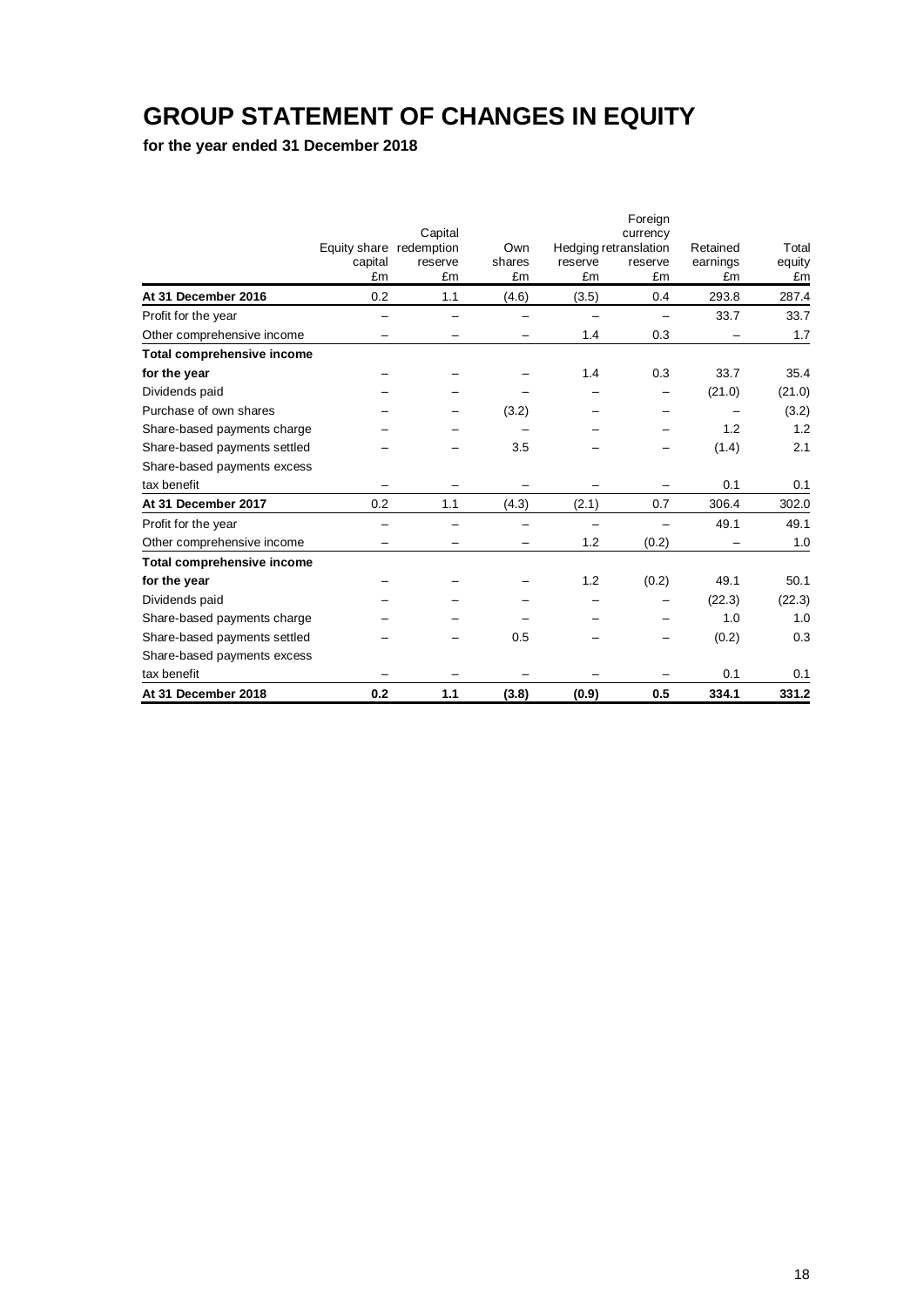## **GROUP CASH FLOW STATEMENT**

**for the year ended 31 December 2018**

| <b>Notes</b><br>£m<br>£m<br><b>Operating activities</b><br>Profit before tax<br>58.2<br>55.6<br>7.6<br>6<br>6.9<br>Finance costs<br>65.8<br>62.5<br><b>Operating profit</b><br>Profit before tax from discontinued operations<br>5<br>0.3<br>1.4<br>Non-cash items:<br>Profit on disposal of property, plant and equipment<br>5<br>(0.3)<br>5<br>Non-underlying items - amortisation of intangibles assets<br>5.9<br>5.5<br>5<br>4.3<br>- provision for restructuring costs<br>- provision for aborted acquisition costs<br>0.3<br>- provision for acquisition costs<br>5<br>$2.2^{\circ}$<br>5<br>0.1<br>- loss on disposal of assets held-for-sale<br>5<br>15.6<br>Depreciation<br>16.2<br>Share-based payments<br>1.0<br>0.8<br>Cash items - settlement of restructuring costs<br>(2.3)<br>(0.4)<br>- settlement of aborted acquisition costs<br>(0.2)<br>(0.1)<br>(1.9)<br>- settlement of acquisition costs<br>Operating cash flows before movement in working capital<br>86.2<br>90.4<br>Movement in working capital:<br>Receivables<br>(2.9)<br>(3.2)<br>10.8<br>Payables<br>2.1<br>Inventories<br>(4.1)<br>(8.9)<br>90.0<br>Cash generated from operations<br>80.4<br>(11.2)<br>Income tax paid<br>(12.6)<br>Net cash flows from operating activities<br>78.8<br>67.8<br><b>Investing activities</b><br>Acquisition of businesses net of cash at acquisition<br>(56.1)<br>Proceeds from disposal of property, plant and equipment<br>0.9<br>0.2<br>Purchase of property, plant and equipment<br>(24.1)<br>(23.4)<br>13.6<br>Disposal of subsidiary undertaking net of overdraft divested<br>Net cash flows from investing activities<br>(65.7)<br>(23.2)<br><b>Financing activities</b><br>New bank loan<br>226.1<br>Repayment of bank loan<br>(199.1)<br>(7.0)<br>Interest paid<br>(6.1)<br>(6.6)<br>Dividends paid<br>9<br>(22.3)<br>(21.0)<br>Purchase of own shares<br>(3.2)<br>Proceeds from exercise of share options<br>0.3<br>2.5<br>Debt issue costs<br>(1.6)<br>Net cash flows from financing activities<br>(2.7)<br>(35.3)<br>Net change in cash and cash equivalents<br>10.4<br>9.3<br>26.5<br>Cash and cash equivalents at 1 January<br>35.7<br>Net foreign exchange difference<br>0.1<br>(0.1)<br>46.2<br>Cash and cash equivalents at 31 December<br>35.7 |  | 2018 | 2017  |
|----------------------------------------------------------------------------------------------------------------------------------------------------------------------------------------------------------------------------------------------------------------------------------------------------------------------------------------------------------------------------------------------------------------------------------------------------------------------------------------------------------------------------------------------------------------------------------------------------------------------------------------------------------------------------------------------------------------------------------------------------------------------------------------------------------------------------------------------------------------------------------------------------------------------------------------------------------------------------------------------------------------------------------------------------------------------------------------------------------------------------------------------------------------------------------------------------------------------------------------------------------------------------------------------------------------------------------------------------------------------------------------------------------------------------------------------------------------------------------------------------------------------------------------------------------------------------------------------------------------------------------------------------------------------------------------------------------------------------------------------------------------------------------------------------------------------------------------------------------------------------------------------------------------------------------------------------------------------------------------------------------------------------------------------------------------------------------------------------------------------------------------------------------------------------------------------------------------------------------------------------------------------------------|--|------|-------|
|                                                                                                                                                                                                                                                                                                                                                                                                                                                                                                                                                                                                                                                                                                                                                                                                                                                                                                                                                                                                                                                                                                                                                                                                                                                                                                                                                                                                                                                                                                                                                                                                                                                                                                                                                                                                                                                                                                                                                                                                                                                                                                                                                                                                                                                                                  |  |      |       |
|                                                                                                                                                                                                                                                                                                                                                                                                                                                                                                                                                                                                                                                                                                                                                                                                                                                                                                                                                                                                                                                                                                                                                                                                                                                                                                                                                                                                                                                                                                                                                                                                                                                                                                                                                                                                                                                                                                                                                                                                                                                                                                                                                                                                                                                                                  |  |      |       |
|                                                                                                                                                                                                                                                                                                                                                                                                                                                                                                                                                                                                                                                                                                                                                                                                                                                                                                                                                                                                                                                                                                                                                                                                                                                                                                                                                                                                                                                                                                                                                                                                                                                                                                                                                                                                                                                                                                                                                                                                                                                                                                                                                                                                                                                                                  |  |      |       |
|                                                                                                                                                                                                                                                                                                                                                                                                                                                                                                                                                                                                                                                                                                                                                                                                                                                                                                                                                                                                                                                                                                                                                                                                                                                                                                                                                                                                                                                                                                                                                                                                                                                                                                                                                                                                                                                                                                                                                                                                                                                                                                                                                                                                                                                                                  |  |      |       |
|                                                                                                                                                                                                                                                                                                                                                                                                                                                                                                                                                                                                                                                                                                                                                                                                                                                                                                                                                                                                                                                                                                                                                                                                                                                                                                                                                                                                                                                                                                                                                                                                                                                                                                                                                                                                                                                                                                                                                                                                                                                                                                                                                                                                                                                                                  |  |      |       |
|                                                                                                                                                                                                                                                                                                                                                                                                                                                                                                                                                                                                                                                                                                                                                                                                                                                                                                                                                                                                                                                                                                                                                                                                                                                                                                                                                                                                                                                                                                                                                                                                                                                                                                                                                                                                                                                                                                                                                                                                                                                                                                                                                                                                                                                                                  |  |      |       |
|                                                                                                                                                                                                                                                                                                                                                                                                                                                                                                                                                                                                                                                                                                                                                                                                                                                                                                                                                                                                                                                                                                                                                                                                                                                                                                                                                                                                                                                                                                                                                                                                                                                                                                                                                                                                                                                                                                                                                                                                                                                                                                                                                                                                                                                                                  |  |      |       |
|                                                                                                                                                                                                                                                                                                                                                                                                                                                                                                                                                                                                                                                                                                                                                                                                                                                                                                                                                                                                                                                                                                                                                                                                                                                                                                                                                                                                                                                                                                                                                                                                                                                                                                                                                                                                                                                                                                                                                                                                                                                                                                                                                                                                                                                                                  |  |      | (0.1) |
|                                                                                                                                                                                                                                                                                                                                                                                                                                                                                                                                                                                                                                                                                                                                                                                                                                                                                                                                                                                                                                                                                                                                                                                                                                                                                                                                                                                                                                                                                                                                                                                                                                                                                                                                                                                                                                                                                                                                                                                                                                                                                                                                                                                                                                                                                  |  |      |       |
|                                                                                                                                                                                                                                                                                                                                                                                                                                                                                                                                                                                                                                                                                                                                                                                                                                                                                                                                                                                                                                                                                                                                                                                                                                                                                                                                                                                                                                                                                                                                                                                                                                                                                                                                                                                                                                                                                                                                                                                                                                                                                                                                                                                                                                                                                  |  |      |       |
|                                                                                                                                                                                                                                                                                                                                                                                                                                                                                                                                                                                                                                                                                                                                                                                                                                                                                                                                                                                                                                                                                                                                                                                                                                                                                                                                                                                                                                                                                                                                                                                                                                                                                                                                                                                                                                                                                                                                                                                                                                                                                                                                                                                                                                                                                  |  |      |       |
|                                                                                                                                                                                                                                                                                                                                                                                                                                                                                                                                                                                                                                                                                                                                                                                                                                                                                                                                                                                                                                                                                                                                                                                                                                                                                                                                                                                                                                                                                                                                                                                                                                                                                                                                                                                                                                                                                                                                                                                                                                                                                                                                                                                                                                                                                  |  |      |       |
|                                                                                                                                                                                                                                                                                                                                                                                                                                                                                                                                                                                                                                                                                                                                                                                                                                                                                                                                                                                                                                                                                                                                                                                                                                                                                                                                                                                                                                                                                                                                                                                                                                                                                                                                                                                                                                                                                                                                                                                                                                                                                                                                                                                                                                                                                  |  |      |       |
|                                                                                                                                                                                                                                                                                                                                                                                                                                                                                                                                                                                                                                                                                                                                                                                                                                                                                                                                                                                                                                                                                                                                                                                                                                                                                                                                                                                                                                                                                                                                                                                                                                                                                                                                                                                                                                                                                                                                                                                                                                                                                                                                                                                                                                                                                  |  |      |       |
|                                                                                                                                                                                                                                                                                                                                                                                                                                                                                                                                                                                                                                                                                                                                                                                                                                                                                                                                                                                                                                                                                                                                                                                                                                                                                                                                                                                                                                                                                                                                                                                                                                                                                                                                                                                                                                                                                                                                                                                                                                                                                                                                                                                                                                                                                  |  |      |       |
|                                                                                                                                                                                                                                                                                                                                                                                                                                                                                                                                                                                                                                                                                                                                                                                                                                                                                                                                                                                                                                                                                                                                                                                                                                                                                                                                                                                                                                                                                                                                                                                                                                                                                                                                                                                                                                                                                                                                                                                                                                                                                                                                                                                                                                                                                  |  |      |       |
|                                                                                                                                                                                                                                                                                                                                                                                                                                                                                                                                                                                                                                                                                                                                                                                                                                                                                                                                                                                                                                                                                                                                                                                                                                                                                                                                                                                                                                                                                                                                                                                                                                                                                                                                                                                                                                                                                                                                                                                                                                                                                                                                                                                                                                                                                  |  |      |       |
|                                                                                                                                                                                                                                                                                                                                                                                                                                                                                                                                                                                                                                                                                                                                                                                                                                                                                                                                                                                                                                                                                                                                                                                                                                                                                                                                                                                                                                                                                                                                                                                                                                                                                                                                                                                                                                                                                                                                                                                                                                                                                                                                                                                                                                                                                  |  |      |       |
|                                                                                                                                                                                                                                                                                                                                                                                                                                                                                                                                                                                                                                                                                                                                                                                                                                                                                                                                                                                                                                                                                                                                                                                                                                                                                                                                                                                                                                                                                                                                                                                                                                                                                                                                                                                                                                                                                                                                                                                                                                                                                                                                                                                                                                                                                  |  |      |       |
|                                                                                                                                                                                                                                                                                                                                                                                                                                                                                                                                                                                                                                                                                                                                                                                                                                                                                                                                                                                                                                                                                                                                                                                                                                                                                                                                                                                                                                                                                                                                                                                                                                                                                                                                                                                                                                                                                                                                                                                                                                                                                                                                                                                                                                                                                  |  |      |       |
|                                                                                                                                                                                                                                                                                                                                                                                                                                                                                                                                                                                                                                                                                                                                                                                                                                                                                                                                                                                                                                                                                                                                                                                                                                                                                                                                                                                                                                                                                                                                                                                                                                                                                                                                                                                                                                                                                                                                                                                                                                                                                                                                                                                                                                                                                  |  |      |       |
|                                                                                                                                                                                                                                                                                                                                                                                                                                                                                                                                                                                                                                                                                                                                                                                                                                                                                                                                                                                                                                                                                                                                                                                                                                                                                                                                                                                                                                                                                                                                                                                                                                                                                                                                                                                                                                                                                                                                                                                                                                                                                                                                                                                                                                                                                  |  |      |       |
|                                                                                                                                                                                                                                                                                                                                                                                                                                                                                                                                                                                                                                                                                                                                                                                                                                                                                                                                                                                                                                                                                                                                                                                                                                                                                                                                                                                                                                                                                                                                                                                                                                                                                                                                                                                                                                                                                                                                                                                                                                                                                                                                                                                                                                                                                  |  |      |       |
|                                                                                                                                                                                                                                                                                                                                                                                                                                                                                                                                                                                                                                                                                                                                                                                                                                                                                                                                                                                                                                                                                                                                                                                                                                                                                                                                                                                                                                                                                                                                                                                                                                                                                                                                                                                                                                                                                                                                                                                                                                                                                                                                                                                                                                                                                  |  |      |       |
|                                                                                                                                                                                                                                                                                                                                                                                                                                                                                                                                                                                                                                                                                                                                                                                                                                                                                                                                                                                                                                                                                                                                                                                                                                                                                                                                                                                                                                                                                                                                                                                                                                                                                                                                                                                                                                                                                                                                                                                                                                                                                                                                                                                                                                                                                  |  |      |       |
|                                                                                                                                                                                                                                                                                                                                                                                                                                                                                                                                                                                                                                                                                                                                                                                                                                                                                                                                                                                                                                                                                                                                                                                                                                                                                                                                                                                                                                                                                                                                                                                                                                                                                                                                                                                                                                                                                                                                                                                                                                                                                                                                                                                                                                                                                  |  |      |       |
|                                                                                                                                                                                                                                                                                                                                                                                                                                                                                                                                                                                                                                                                                                                                                                                                                                                                                                                                                                                                                                                                                                                                                                                                                                                                                                                                                                                                                                                                                                                                                                                                                                                                                                                                                                                                                                                                                                                                                                                                                                                                                                                                                                                                                                                                                  |  |      |       |
|                                                                                                                                                                                                                                                                                                                                                                                                                                                                                                                                                                                                                                                                                                                                                                                                                                                                                                                                                                                                                                                                                                                                                                                                                                                                                                                                                                                                                                                                                                                                                                                                                                                                                                                                                                                                                                                                                                                                                                                                                                                                                                                                                                                                                                                                                  |  |      |       |
|                                                                                                                                                                                                                                                                                                                                                                                                                                                                                                                                                                                                                                                                                                                                                                                                                                                                                                                                                                                                                                                                                                                                                                                                                                                                                                                                                                                                                                                                                                                                                                                                                                                                                                                                                                                                                                                                                                                                                                                                                                                                                                                                                                                                                                                                                  |  |      |       |
|                                                                                                                                                                                                                                                                                                                                                                                                                                                                                                                                                                                                                                                                                                                                                                                                                                                                                                                                                                                                                                                                                                                                                                                                                                                                                                                                                                                                                                                                                                                                                                                                                                                                                                                                                                                                                                                                                                                                                                                                                                                                                                                                                                                                                                                                                  |  |      |       |
|                                                                                                                                                                                                                                                                                                                                                                                                                                                                                                                                                                                                                                                                                                                                                                                                                                                                                                                                                                                                                                                                                                                                                                                                                                                                                                                                                                                                                                                                                                                                                                                                                                                                                                                                                                                                                                                                                                                                                                                                                                                                                                                                                                                                                                                                                  |  |      |       |
|                                                                                                                                                                                                                                                                                                                                                                                                                                                                                                                                                                                                                                                                                                                                                                                                                                                                                                                                                                                                                                                                                                                                                                                                                                                                                                                                                                                                                                                                                                                                                                                                                                                                                                                                                                                                                                                                                                                                                                                                                                                                                                                                                                                                                                                                                  |  |      |       |
|                                                                                                                                                                                                                                                                                                                                                                                                                                                                                                                                                                                                                                                                                                                                                                                                                                                                                                                                                                                                                                                                                                                                                                                                                                                                                                                                                                                                                                                                                                                                                                                                                                                                                                                                                                                                                                                                                                                                                                                                                                                                                                                                                                                                                                                                                  |  |      |       |
|                                                                                                                                                                                                                                                                                                                                                                                                                                                                                                                                                                                                                                                                                                                                                                                                                                                                                                                                                                                                                                                                                                                                                                                                                                                                                                                                                                                                                                                                                                                                                                                                                                                                                                                                                                                                                                                                                                                                                                                                                                                                                                                                                                                                                                                                                  |  |      |       |
|                                                                                                                                                                                                                                                                                                                                                                                                                                                                                                                                                                                                                                                                                                                                                                                                                                                                                                                                                                                                                                                                                                                                                                                                                                                                                                                                                                                                                                                                                                                                                                                                                                                                                                                                                                                                                                                                                                                                                                                                                                                                                                                                                                                                                                                                                  |  |      |       |
|                                                                                                                                                                                                                                                                                                                                                                                                                                                                                                                                                                                                                                                                                                                                                                                                                                                                                                                                                                                                                                                                                                                                                                                                                                                                                                                                                                                                                                                                                                                                                                                                                                                                                                                                                                                                                                                                                                                                                                                                                                                                                                                                                                                                                                                                                  |  |      |       |
|                                                                                                                                                                                                                                                                                                                                                                                                                                                                                                                                                                                                                                                                                                                                                                                                                                                                                                                                                                                                                                                                                                                                                                                                                                                                                                                                                                                                                                                                                                                                                                                                                                                                                                                                                                                                                                                                                                                                                                                                                                                                                                                                                                                                                                                                                  |  |      |       |
|                                                                                                                                                                                                                                                                                                                                                                                                                                                                                                                                                                                                                                                                                                                                                                                                                                                                                                                                                                                                                                                                                                                                                                                                                                                                                                                                                                                                                                                                                                                                                                                                                                                                                                                                                                                                                                                                                                                                                                                                                                                                                                                                                                                                                                                                                  |  |      |       |
|                                                                                                                                                                                                                                                                                                                                                                                                                                                                                                                                                                                                                                                                                                                                                                                                                                                                                                                                                                                                                                                                                                                                                                                                                                                                                                                                                                                                                                                                                                                                                                                                                                                                                                                                                                                                                                                                                                                                                                                                                                                                                                                                                                                                                                                                                  |  |      |       |
|                                                                                                                                                                                                                                                                                                                                                                                                                                                                                                                                                                                                                                                                                                                                                                                                                                                                                                                                                                                                                                                                                                                                                                                                                                                                                                                                                                                                                                                                                                                                                                                                                                                                                                                                                                                                                                                                                                                                                                                                                                                                                                                                                                                                                                                                                  |  |      |       |
|                                                                                                                                                                                                                                                                                                                                                                                                                                                                                                                                                                                                                                                                                                                                                                                                                                                                                                                                                                                                                                                                                                                                                                                                                                                                                                                                                                                                                                                                                                                                                                                                                                                                                                                                                                                                                                                                                                                                                                                                                                                                                                                                                                                                                                                                                  |  |      |       |
|                                                                                                                                                                                                                                                                                                                                                                                                                                                                                                                                                                                                                                                                                                                                                                                                                                                                                                                                                                                                                                                                                                                                                                                                                                                                                                                                                                                                                                                                                                                                                                                                                                                                                                                                                                                                                                                                                                                                                                                                                                                                                                                                                                                                                                                                                  |  |      |       |
|                                                                                                                                                                                                                                                                                                                                                                                                                                                                                                                                                                                                                                                                                                                                                                                                                                                                                                                                                                                                                                                                                                                                                                                                                                                                                                                                                                                                                                                                                                                                                                                                                                                                                                                                                                                                                                                                                                                                                                                                                                                                                                                                                                                                                                                                                  |  |      |       |
|                                                                                                                                                                                                                                                                                                                                                                                                                                                                                                                                                                                                                                                                                                                                                                                                                                                                                                                                                                                                                                                                                                                                                                                                                                                                                                                                                                                                                                                                                                                                                                                                                                                                                                                                                                                                                                                                                                                                                                                                                                                                                                                                                                                                                                                                                  |  |      |       |
|                                                                                                                                                                                                                                                                                                                                                                                                                                                                                                                                                                                                                                                                                                                                                                                                                                                                                                                                                                                                                                                                                                                                                                                                                                                                                                                                                                                                                                                                                                                                                                                                                                                                                                                                                                                                                                                                                                                                                                                                                                                                                                                                                                                                                                                                                  |  |      |       |
|                                                                                                                                                                                                                                                                                                                                                                                                                                                                                                                                                                                                                                                                                                                                                                                                                                                                                                                                                                                                                                                                                                                                                                                                                                                                                                                                                                                                                                                                                                                                                                                                                                                                                                                                                                                                                                                                                                                                                                                                                                                                                                                                                                                                                                                                                  |  |      |       |
|                                                                                                                                                                                                                                                                                                                                                                                                                                                                                                                                                                                                                                                                                                                                                                                                                                                                                                                                                                                                                                                                                                                                                                                                                                                                                                                                                                                                                                                                                                                                                                                                                                                                                                                                                                                                                                                                                                                                                                                                                                                                                                                                                                                                                                                                                  |  |      |       |
|                                                                                                                                                                                                                                                                                                                                                                                                                                                                                                                                                                                                                                                                                                                                                                                                                                                                                                                                                                                                                                                                                                                                                                                                                                                                                                                                                                                                                                                                                                                                                                                                                                                                                                                                                                                                                                                                                                                                                                                                                                                                                                                                                                                                                                                                                  |  |      |       |

The net decrease in cash and cash equivalents in the year from discontinued operations included in the above was £4.2m (2017: £1.3m increase).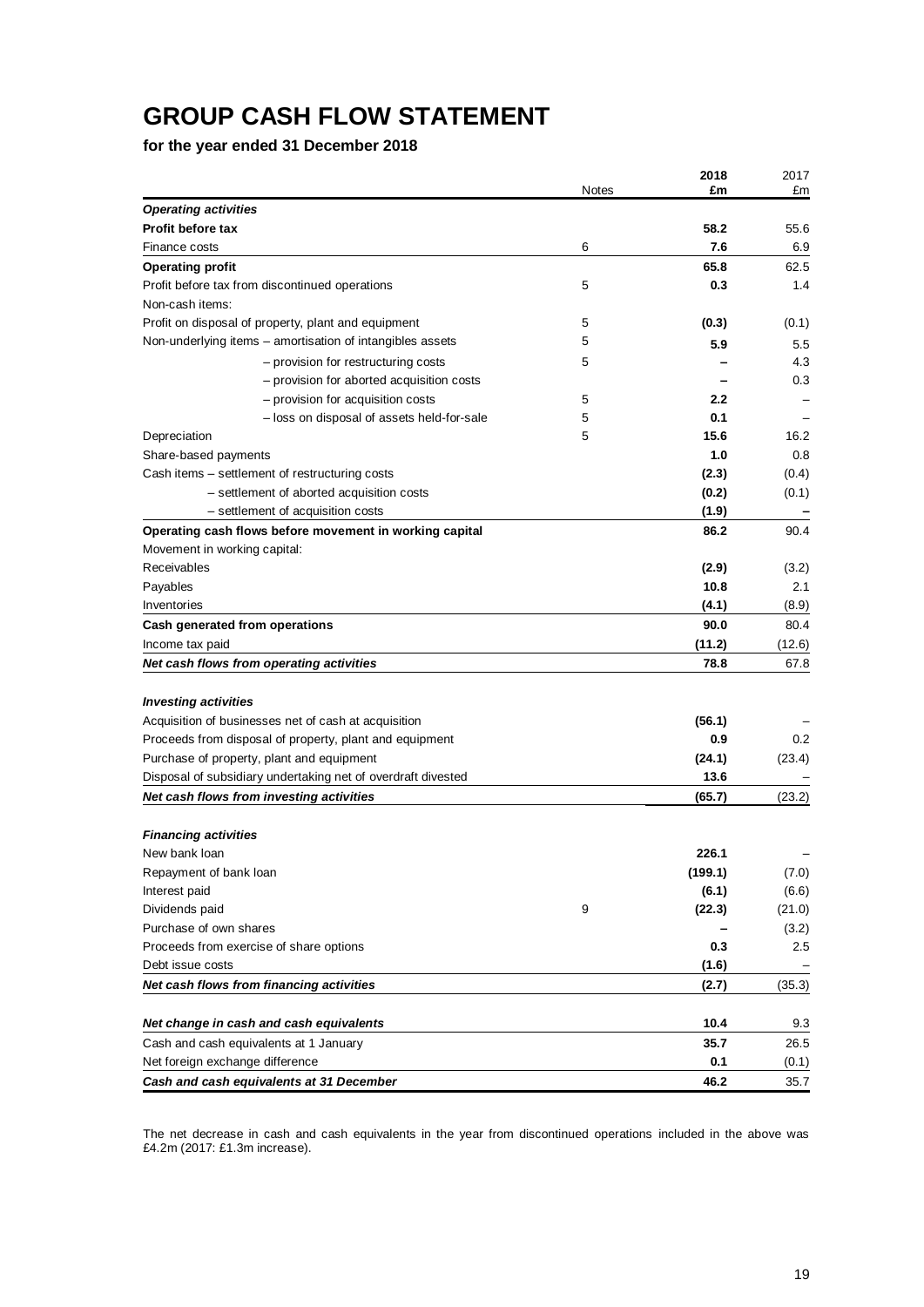#### **1. Basis of preparation**

The preliminary results for the year ended 31 December 2018 have been prepared in accordance with the recognition and measurement requirements of International Financial Reporting Standards (IFRSs) as endorsed by the European Union regulations as they apply to the consolidated financial statements of the Group for the year ended 31 December 2018. Whilst the financial information included in this preliminary announcement has been computed in accordance with the recognition and measurement requirements of IFRS, this announcement does not itself contain sufficient information to comply with IFRS. The accounting policies adopted are consistent with those of the previous year.

The financial information set out in this announcement does not constitute the statutory accounts for the Group within the meaning of Section 435 of the Companies Act 2006. The statutory accounts for the year ended 31 December 2017 have been filed with the Registrar of Companies. The statutory accounts for the year ended 31 December 2018 will be filed in due course. The auditors' report on these accounts was not qualified or modified and did not contain any statement under sections 498(2) or (3) of the Companies Act 2006 or any preceding legislation.

#### **2. Change in accounting standards**

Under IFRS 16 the present distinction between operating and finance leases will be removed, resulting in all leases being recognised on the balance sheet (except short-term leases and leases of low-value assets) and termed right-of-use assets. At inception, a right-of-use asset will be recognised together with an equivalent liability reflecting the discounted lease payments over the estimated term of the lease. While the overall cost of using the asset over the lease term should be the same, it is likely that the weighting of the charge between periods may differ due to the requirement to distinguish between the lease and non-lease elements of the agreement.

IFRS 16 was issued in January 2016 and is mandatory for annual reporting periods commencing 1 January 2019. The Group did not apply for early adoption of IFRS 16 and will first report under the new standard in the interim consolidated financial statements for the six months ending 30 June 2019, and the consolidated financial statements for the year ending 31 December 2019. The Group has reviewed all material leasing arrangements over the last year in light of the new lease accounting rules. The Group does not have any leases previously classified as finance leases. The Group will adopt the simplified approach to transition and will not restate comparative amounts for the year prior to first adoption. In 2019, the Group's lease commitments will be brought onto the Group's balance sheet and the timing of the recognition of lease costs in the income statement will change.

The value of lease commitments at 31 December 2018 is £14.0m (see Note 27). The Group expects to recognise an increase in total liabilities in the range of £12.0m-£14.0m, and a similar increase in total assets. The difference between the value of lease commitments and increase in total liabilities is largely driven by the requirement to discount the lease liabilities to present value.

The Group expects that underlying EBITDA will increase by approximately £3.9m, that underlying operating profit will increase by approximately £0.2m - £0.4m and that underlying profit before tax will reduce by approximately £0.1m - £0.3m for 2019 as a result of adopting the new rules. Operating cash flows will increase and financing cash flows will decrease because repayment of the principal portion of the lease liabilities will be classified as cash flows from financing activities.

#### **3. Segment information**

IFRS 8, Operating Segments, requires operating segments to be identified on the basis of the internal financial information reported to the Chief Operating Decision Maker (CODM). The Group's CODM is deemed to be the Board of Directors, who are primarily responsible for the allocation of resources to segments and the assessment of performance of the segments.

The Group has two reporting segments – Residential Systems and Commercial and Infrastructure Systems. The reporting segments are organised based on the nature of the end markets served. There are no significant judgements in aggregating operating segments to arrive at the reporting segments. Inter-segment sales are on an arm's length basis in a manner similar to transactions with third parties.

|                                      | 2018                                                      |                                                 |             |                              | 2017                                            |             |
|--------------------------------------|-----------------------------------------------------------|-------------------------------------------------|-------------|------------------------------|-------------------------------------------------|-------------|
|                                      | <b>Residential Infrastructure</b><br><b>Systems</b><br>£m | <b>Commercial &amp;</b><br><b>Systems</b><br>£m | Total<br>£m | Residential<br>Systems<br>£m | Commercial &<br>Infrastructure<br>Systems<br>£m | Total<br>£m |
| <b>Continuing operations</b>         |                                                           |                                                 |             |                              |                                                 |             |
| Segmental revenue                    | 249.9                                                     | 197.2                                           | 447.1       | 228.8                        | 196.0                                           | 424.8       |
| Inter segment revenue                | (4.6)                                                     | (9.3)                                           | (13.9)      | (5.3)                        | (7.8)                                           | (13.1)      |
| Revenue                              | 245.3                                                     | 187.9                                           | 433.2       | 223.5                        | 188.2                                           | 411.7       |
| Underlying operating profit*         | 46.3                                                      | 27.7                                            | 74.0        | 44.3                         | 28.3                                            | 72.6        |
| Non-underlying items - segmental     | (3.6)                                                     | (4.5)                                           | (8.1)       | (2.1)                        | (7.7)                                           | (9.8)       |
| Segmental operating profit           | 42.7                                                      | 23.2                                            | 65.9        | 42.2                         | 20.6                                            | 62.8        |
| Non-underlying items - group         |                                                           |                                                 | (0.1)       |                              |                                                 | (0.3)       |
| <b>Operating profit</b>              |                                                           |                                                 | 65.8        |                              |                                                 | 62.5        |
| Non-underlying items - finance costs |                                                           |                                                 | (0.7)       |                              |                                                 |             |
| Finance costs                        |                                                           |                                                 | (6.9)       |                              |                                                 | (6.9)       |
| <b>Profit before tax</b>             |                                                           |                                                 | 58.2        |                              |                                                 | 55.6        |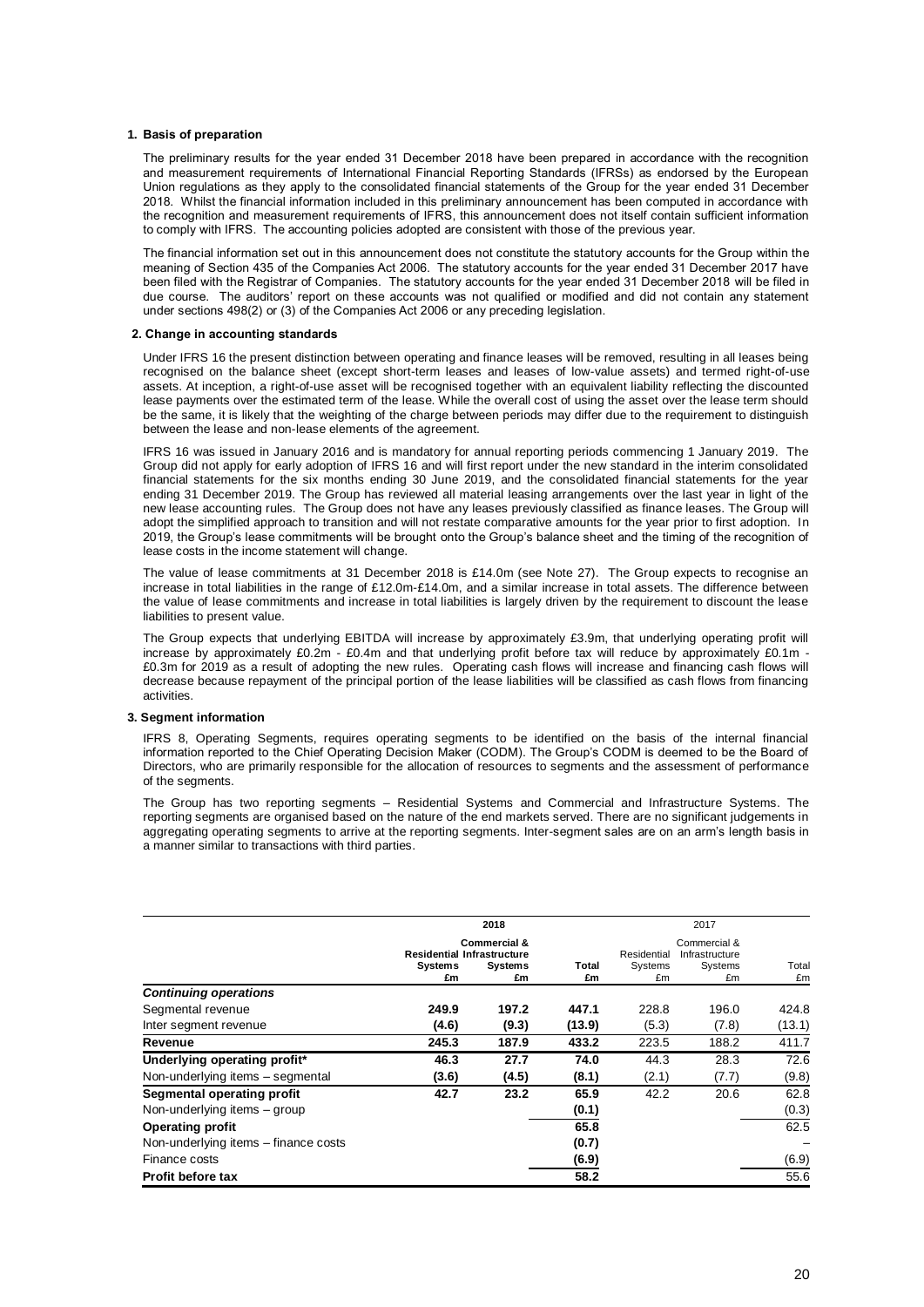\* Underlying operating profit is stated before non-underlying items, and is the measure of segment profit used by the Group's CODM. Details of the non-underlying items of £8.9m (2017: £10.1m) are set out below at Non-underlying items before tax.

#### *Geographical analysis*

| 2018                         | 2017  |
|------------------------------|-------|
| Revenue by destination<br>£m | £m    |
| <b>Continuing operations</b> |       |
| UK<br>387.1                  | 365.7 |
| Rest of Europe<br>21.5       | 18.9  |
| Rest of World<br>24.6        | 27.1  |
| Total - Group<br>433.2       | 411.7 |

#### **4. Operating profit**

|                                                       | 2018  | 2017  |
|-------------------------------------------------------|-------|-------|
|                                                       | £m    | £m    |
| Income statement charges                              |       |       |
| <b>Continuing operations</b>                          |       |       |
| Depreciation of property, plant and equipment (owned) | 15.3  | 14.9  |
| Cost of inventories recognised as an expense          | 251.8 | 238.8 |
| Operating lease payments – minimum lease payments     | 3.9   | 4.6   |
| Research and development costs written off            | 0.7   | 0.8   |
| <b>Discontinued operations</b>                        |       |       |
| Depreciation of property, plant and equipment (owned) | 0.3   | 1.3   |
| Cost of inventories recognised as an expense          | 13.5  | 46.1  |
| Operating lease payments – minimum lease payments     |       | 0.1   |
| Income statement credits - continuing operations      |       |       |
| Profit on disposal of property, plant and equipment   | 0.3   | 0.1   |

#### **5. Non-underlying items**

Non-underlying items comprised:

|                                                            | 2018        |           |           |             | 2017      |           |  |
|------------------------------------------------------------|-------------|-----------|-----------|-------------|-----------|-----------|--|
|                                                            | Gross<br>£m | Tax<br>£m | Net<br>£m | Gross<br>£m | Tax<br>£m | Net<br>£m |  |
| <b>Cost of sales: Restructuring costs</b>                  |             |           |           | 2.8         | (0.2)     | 2.6       |  |
| Administration expenses: Restructuring costs               |             |           |           | 1.5         |           | 1.5       |  |
| Administration expenses: Aborted acquisition costs         |             |           |           | 0.3         | (0.1)     | 0.2       |  |
| Administration expenses: Acquisition costs                 | 2.2         |           | 2.2       |             |           |           |  |
| <b>Administration expenses:</b> Loss on disposal of assets |             |           |           |             |           |           |  |
| classified as held-for-sale                                | 0.1         |           | 0.1       |             |           |           |  |
| Amortisation of intangible assets                          | 5.9         | (1.0)     | 4.9       | 5.5         | (0.9)     | 4.6       |  |
| <b>Finance costs:</b> Unamortised debt issue costs written |             |           |           |             |           |           |  |
| off                                                        | 0.6         | (0.1)     | 0.5       |             |           |           |  |
| <b>Finance costs:</b> Unwind of discount on contingent     |             |           |           |             |           |           |  |
| consideration                                              | 0.1         |           | 0.1       |             |           |           |  |
| <b>Discontinued operations:</b> loss recognised on         |             |           |           |             |           |           |  |
| remeasurement to fair value less costs to sell             |             |           |           | 12.5        |           | 12.5      |  |
| <b>Discontinued operations:</b> (profit)/loss from         |             |           |           |             |           |           |  |
| discontinued operations                                    | (0.3)       |           | (0.3)     | (1.4)       | 0.2       | (1.2)     |  |
| Total non-underlying items                                 | 8.6         | (1.1)     | 7.5       | 21.2        | (1.0)     | 20.2      |  |

Acquisition costs relate to the acquisition of Manthorpe Building Products Holdings Limited and Permavoid Limited.

The loss on disposal of assets held-for-sale relates to surplus freehold land and buildings at Wolverhampton.

Gross restructuring costs of £4.3m were recognised in 2017 in respect of a change in our Commercial and Infrastructure Systems' manufacturing strategy in the Middle East (£4.0m) and the relocation of our Residential Systems' Domus Ventilation manufacturing facilities (£0.3m). Of the £4.0m Middle East restructuring costs, £1.7m were non-cash and the remaining £2.3m costs were fully cash settled during 2018. The Domus Ventilation restructuring plan was drawn up, announced and completed in 2017.

The discontinued operations relate to the sale of Polypipe France Holding SAS.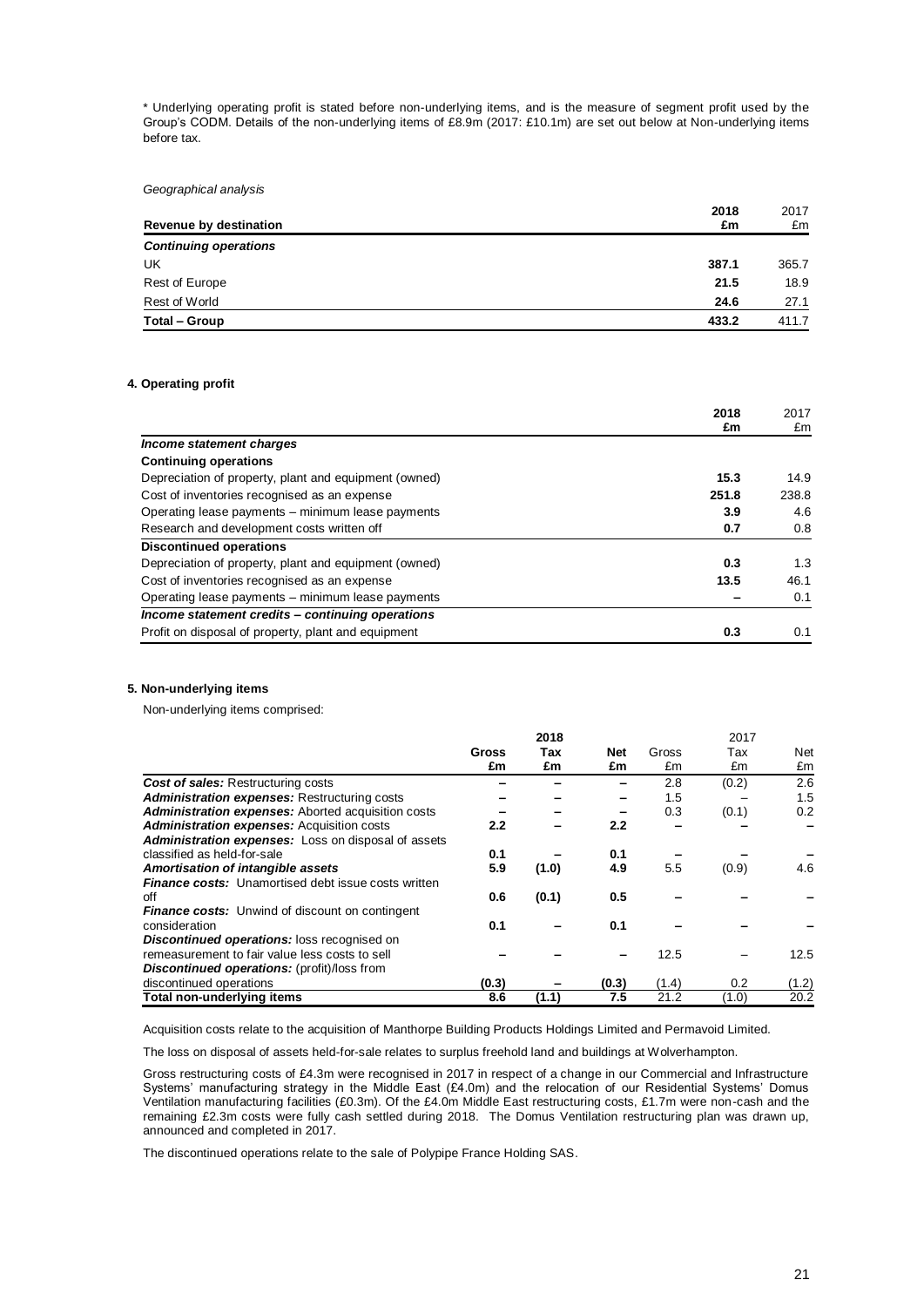#### **6. Finance costs**

|                                                   | 2018<br>£m | 2017<br>£m |
|---------------------------------------------------|------------|------------|
| Interest on bank loan                             | 5.8        | 5.8        |
| Debt issue cost amortisation                      | 0.4        | 0.3        |
| Other finance costs                               | 0.7        | 0.8        |
| Unamortised debt issue costs written off          | 0.6        |            |
| Unwind of discount on contingent<br>consideration | 0.1        |            |
| <b>Finance costs</b>                              | 7.6        | 6.9        |

#### **7. Income tax**

*(a) Tax charged in the income statement*

|                                                               | 2018  | 2017  |
|---------------------------------------------------------------|-------|-------|
|                                                               | £m    | £m    |
| <b>Continuing operations</b>                                  |       |       |
| Current income tax:                                           |       |       |
| UK income tax                                                 | 11.6  | 11.2  |
| Overseas income tax                                           | 0.1   | 0.1   |
| Current income tax charge                                     | 11.7  | 11.3  |
| Adjustment in respect of prior years                          | (0.5) |       |
| <b>Total current income tax</b>                               | 11.2  | 11.3  |
| Deferred income tax:                                          |       |       |
| Origination and reversal of temporary differences             | (1.7) | (0.7) |
| Effect of changes in income tax rates                         |       |       |
| Deferred income tax charge                                    | (1.7) | (0.7) |
| Adjustment in respect of prior years                          | (0.1) |       |
| Total deferred income tax                                     | (1.8) | (0.7) |
| Total tax expense reported in the income statement            | 9.4   | 10.6  |
| <b>Discontinued operations</b>                                |       |       |
| Current income tax:                                           |       |       |
| Overseas income tax                                           |       | 0.2   |
| Total tax (income) / expense reported in the income statement |       | 0.2   |

Details of the non-underlying tax credit of £1.1m (2017: £1.0m) are set out in Note 5.

*(b) Reconciliation of the total tax charge*

A reconciliation between the tax expense and the product of accounting profit multiplied by the blended UK standard rate of income tax for the years ended 31 December 2018 and 2017 is as follows:

|                                                                              | 2018<br>£m | 2017<br>£m |
|------------------------------------------------------------------------------|------------|------------|
| Accounting profit before tax – continuing operations                         | 58.2       | 55.6       |
| Accounting profit multiplied by the blended UK standard rate of              | 11.1       | 10.7       |
| income tax of 19.00% (2017: 19.25%)                                          |            |            |
| Expenses not deductible for income tax                                       | 0.8        | 0.4        |
| Share-based payments                                                         | 0.1        | (0.4)      |
| Adjustment in respect of prior years                                         | (0.6)      |            |
| Effects of patent box                                                        | (0.9)      | (0.8)      |
| Effects of changes in income tax rates                                       | (0.1)      | (0.1)      |
| Effects of tax losses                                                        | (0.6)      |            |
| Effects of other tax rates / credits                                         | (0.4)      | 0.8        |
| Total tax expense reported in the income statement – continuing operations   | 9.4        | 10.6       |
| Total tax expense reported in the income statement – discontinued operations |            | 0.2        |

The effective rate for the full year was 16.2% (2017: 19.1%). If the impact of non-underlying items is excluded, the underlying income tax rate would be 15.6% (2017: 18.0%).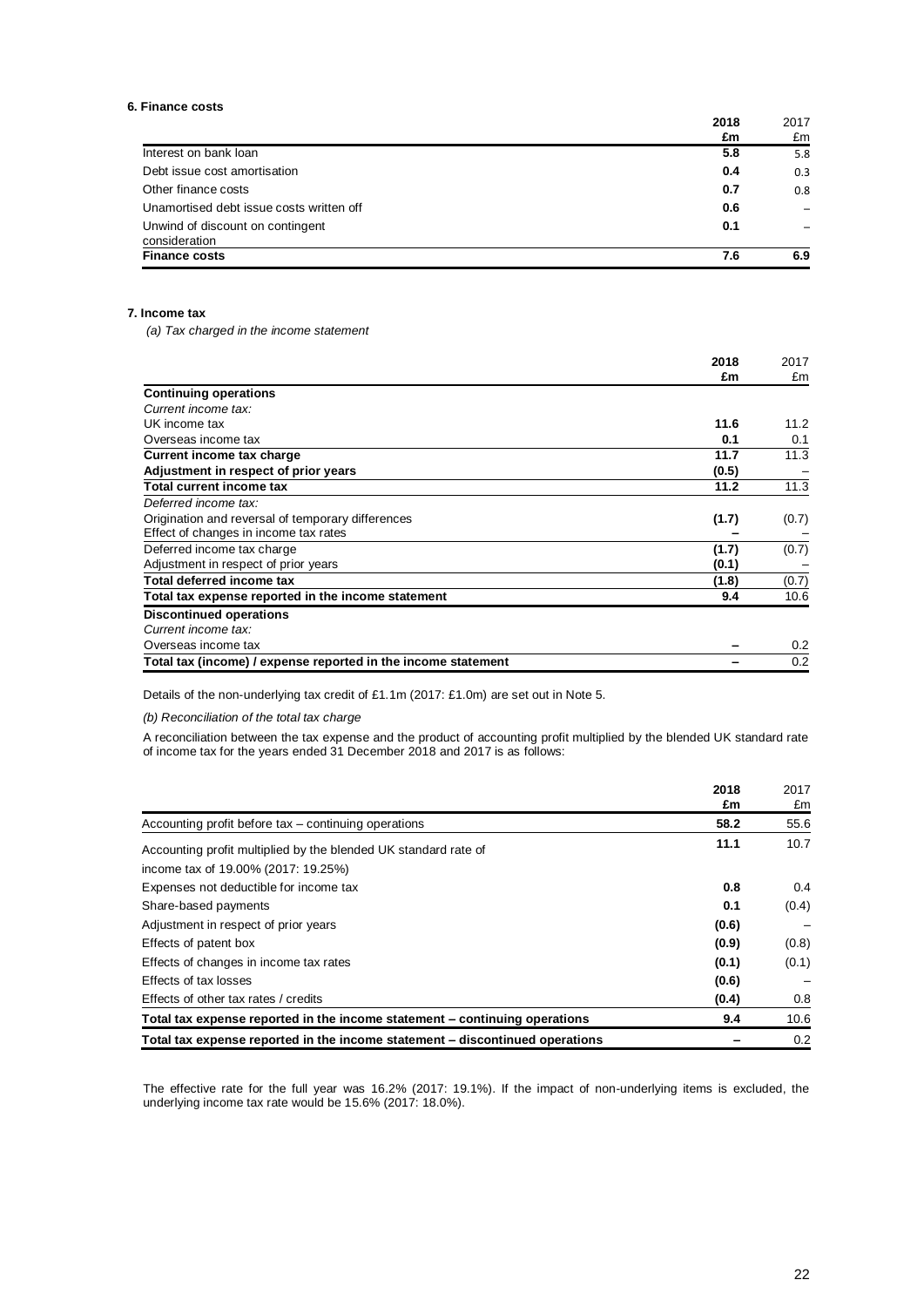#### *(c) Deferred income tax*

The deferred income tax included in the Group balance sheet is as follows:

|                                              | 31<br><b>December</b><br>2018<br>£m | 31<br>December<br>2017<br>£m |
|----------------------------------------------|-------------------------------------|------------------------------|
| <b>Continuing operations</b>                 |                                     |                              |
| Deferred income tax liabilities / (assets)   |                                     |                              |
| Short-term timing differences                | 9.9                                 | 6.2                          |
| Capital allowances in excess of depreciation | 2.4                                 | 1.3                          |
| Share-based payments                         | (0.7)                               | (0.5)                        |
| Tax losses                                   | (0.6)                               |                              |
| Continuing operations                        | 11.0                                | 7.0                          |
| Discontinued operations                      |                                     | (0.3)                        |

The Group offsets tax assets and liabilities if, and only if, it has a legally enforceable right to set off current income tax assets and current income tax liabilities and the deferred income tax assets and deferred income tax liabilities relate to income taxes levied by the same tax authority.

A reconciliation of deferred income taxes for the years ended 31 December 2018 and 2017 is as follows:

|                                                     | 2018  | <b>2017</b> |
|-----------------------------------------------------|-------|-------------|
|                                                     | £m    | £m          |
| Deferred tax reported in the income statement       | (1.8) | (0.7)       |
| Deferred tax reported in other comprehensive income | 0.2   | 0.3         |
| Share-based payments excess tax benefit             | (0.1) | (0.1)       |
| Deferred income tax disposed                        | 0.3   |             |
| Deferred income tax acquired                        | 5.7   |             |
| Net foreign exchange difference                     | -     | (0.1)       |
|                                                     | 4.3   | (0.6)       |

#### *(d) Change in corporation tax rate*

The Chancellor has announced that the main UK corporation tax rate will be reduced from the current rate of 19%, which was applied from 1 April 2017, to 17% from 1 April 2020. The reduction in the corporation tax rate to 17% was included within the UK Finance Act 2016 that was enacted in September 2016.

Deferred income tax is measured at income tax rates that are expected to apply in the periods in which the temporary timing differences are expected to reverse based on income tax rates and laws that have been enacted or substantively enacted at the balance sheet date. Deferred income tax has therefore been provided at 17% (2017: 17%).

#### *(e) Unrecognised tax losses*

A deferred income tax asset of £0.6m in respect of surplus non-trading losses of £3.7m was recognised during the year ended 31 December 2018. No deferred income tax asset was recognised as at 31 December 2017 in respect of those historical surplus non-trading losses of £3.7m since at that date recovery was uncertain.

#### **8. Earnings per share**

Basic earnings per share amounts are calculated by dividing profit for the year attributable to the owners of the parent company by the weighted average number of ordinary shares outstanding during the year. The diluted earnings per share amounts are calculated by dividing profit for the year attributable to the owners of the parent company by the weighted average number of ordinary shares outstanding during the year plus the weighted average number of potential ordinary shares that would be issued on the conversion of all the dilutive share options into ordinary shares.

The calculation of basic and diluted earnings per share is based on the following:

|                                                                                  | 2018        | 2017        |
|----------------------------------------------------------------------------------|-------------|-------------|
| Weighted average number of ordinary shares for the purpose of basic earnings per | 198.989.726 | 198.390.485 |
| share                                                                            |             |             |
| Effect of dilutive potential ordinary shares                                     | 2.112.645   | 1.788.892   |
| Weighted average number of ordinary shares for the purpose of diluted earnings   | 201.102.371 | 200.179.377 |
| per share                                                                        |             |             |

**2018**

 $2017$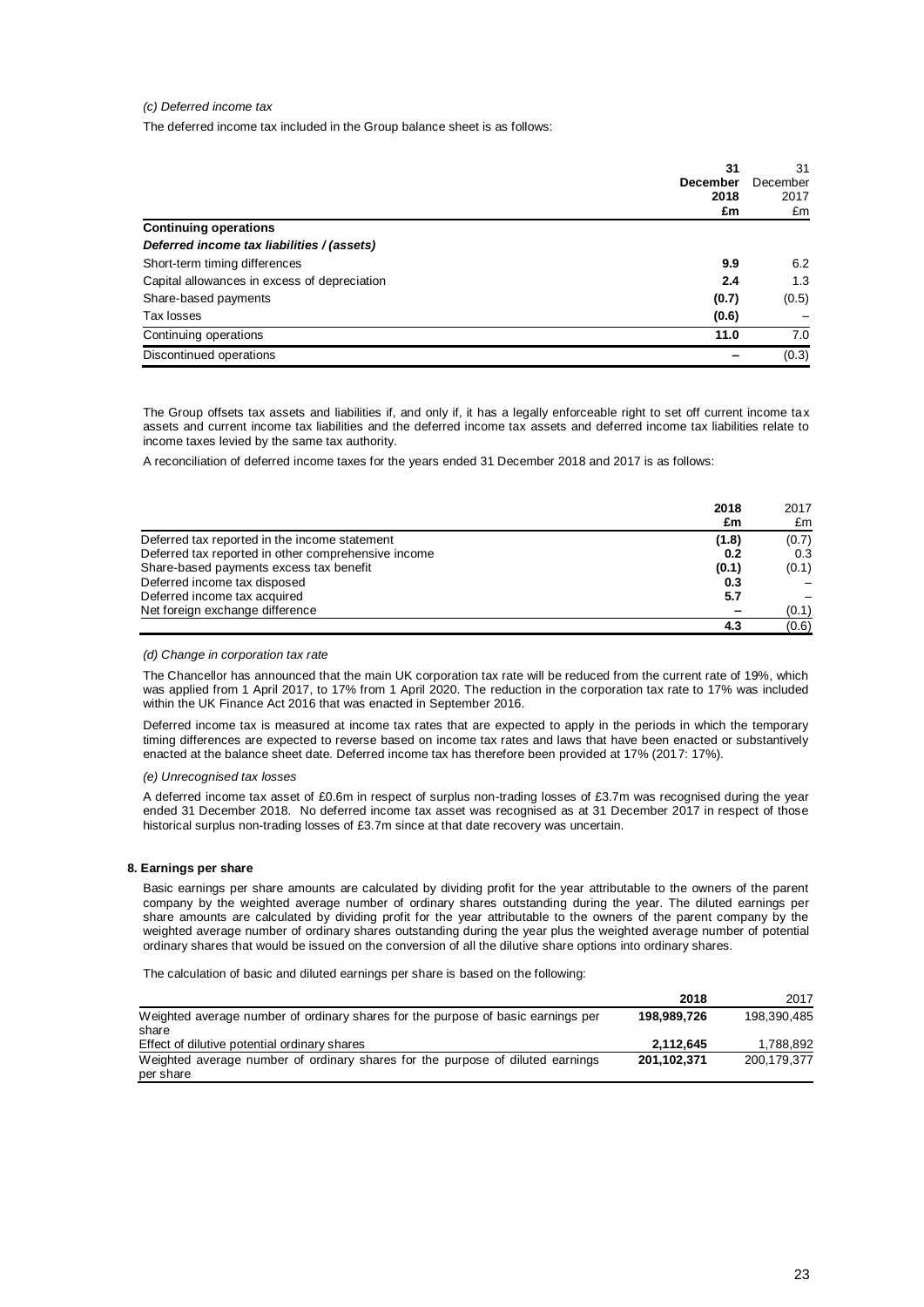Underlying earnings per share is based on the result for the year after tax excluding the impact of non-underlying items of £7.5m (2017: £20.2m). The Directors consider that this measure provides a better and more consistent indication of the Group's underlying financial performance and more meaningful comparison with prior and future periods to assess trends in our financial performance. The underlying earnings per share is calculated as follows:

|                                                                                               | 2018 | 2017 |
|-----------------------------------------------------------------------------------------------|------|------|
| Underlying profit for the year attributable to the owners of the parent company $(\text{Em})$ | 56.6 | 53.9 |
| Underlying basic earnings per share (pence)                                                   | 28.4 | 27.2 |
| Underlying diluted earnings per share (pence)                                                 | 28.1 | 26.9 |

#### **9. Dividends per share**

|                                                                                            | 2018 | 2017 |
|--------------------------------------------------------------------------------------------|------|------|
|                                                                                            | £m   | £m   |
| Amounts recognised as distributions to equity holders in the year:                         |      |      |
| Final dividend for the year ended 31 December 2017 of 7.5p per share (2016: 7.0p)          | 14.9 | 13.9 |
| Interim dividend for the year ended 31 December 2018 of 3.7p per share (2017: 3.6p)        | 7.4  | 7.1  |
|                                                                                            | 22.3 | 21.0 |
| Proposed final dividend for the year ended 31 December 2018 of 7.9p per share (2017: 7.5p) | 15.7 | 14.9 |

The proposed final dividend is subject to approval by shareholders at the Annual General Meeting and has not been included as a liability in these consolidated financial statements.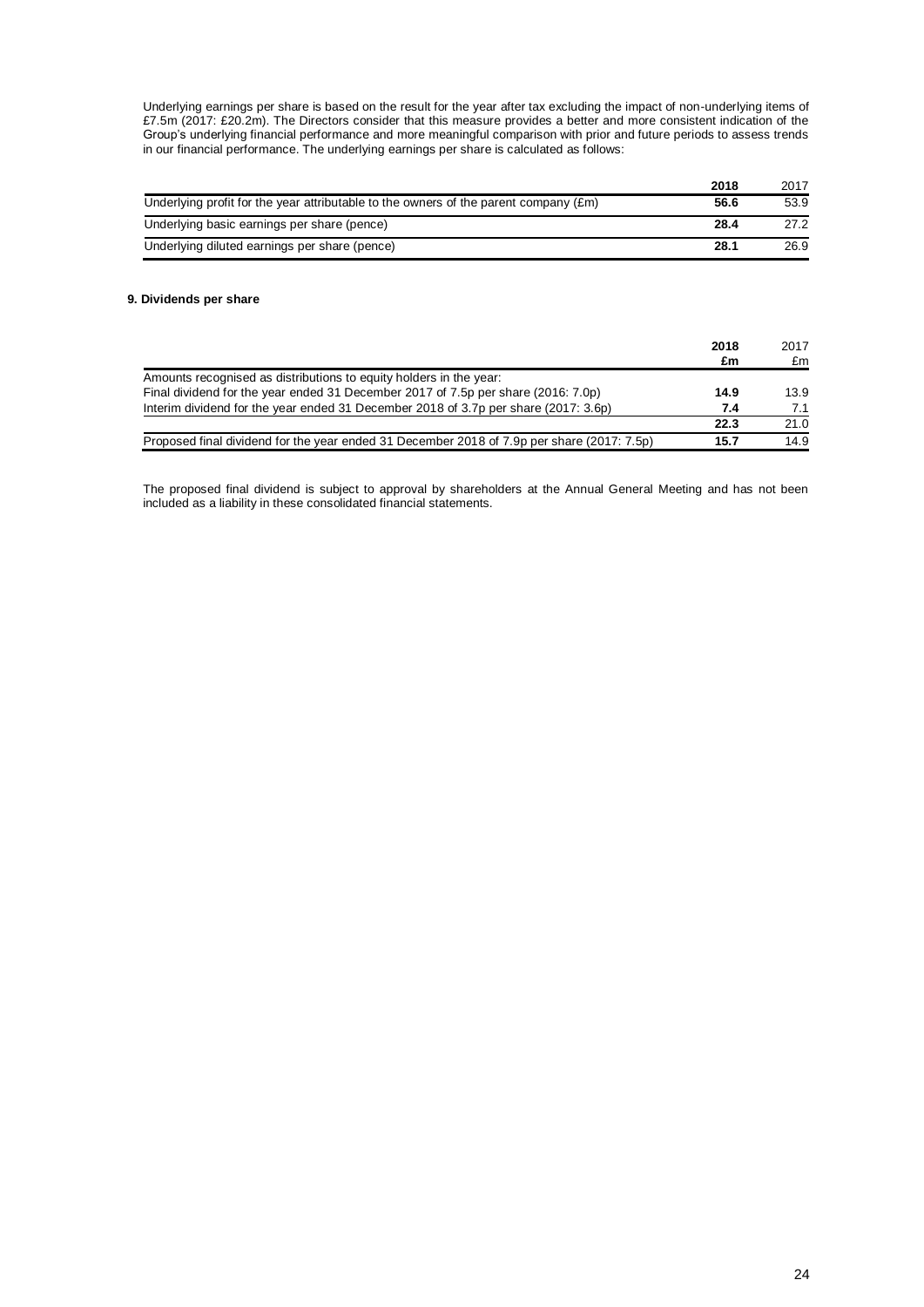#### **10. Property, plant and equipment**

|                                      | Freehold<br>land and | Plant<br>and other<br>buildings equipment | <b>Total</b> |
|--------------------------------------|----------------------|-------------------------------------------|--------------|
|                                      | £m                   | £m                                        | £m           |
| Cost                                 |                      |                                           |              |
| At 1 January 2017                    | 47.1                 | 166.9                                     | 214.0        |
| Additions                            | 1.9                  | 21.8                                      | 23.7         |
| <b>Disposals</b>                     |                      | (1.3)                                     | (1.3)        |
| Reclassified as assets held-for-sale | (11.5)               | (31.4)                                    | (42.9)       |
| Exchange adjustment                  | 0.3                  | 1.2                                       | 1.5          |
| At 31 December 2017                  | 37.8                 | 157.2                                     | 195.0        |
| Additions                            | 0.4                  | 23.5                                      | 23.9         |
| Disposals                            |                      | (4.6)                                     | (4.6)        |
| Reclassified as assets held-for-sale | 8.4                  | 2.8                                       | 11.2         |
| Exchange adjustment                  |                      | 0.1                                       | 0.1          |
| At 31 December 2017                  | 46.6                 | 179.0                                     | 225.6        |
| Depreciation and impairment losses   |                      |                                           |              |
| At 1 January 2017                    | 10.6                 | 102.4                                     | 113.0        |
| Provided during the year             | 1.3                  | 14.9                                      | 16.2         |
| Disposals                            |                      | (1.2)                                     | (1.2)        |
| Impairment                           |                      | 0.9                                       | 0.9          |
| Reclassified as assets held-for-sale | (6.7)                | (27.0)                                    | (33.7)       |
| Exchange adjustment                  | 0.2                  | 1.0                                       | 1.2          |
| At 31 December 2017                  | 5.4                  | 91.0                                      | 96.4         |
| Provided during the year             | 1.1                  | 14.2                                      | 15.3         |
| <b>Disposals</b>                     |                      | (4.5)                                     | (4.5)        |
| At 31 December 2018                  | 6.5                  | 100.7                                     | 107.2        |
| Net book value:                      |                      |                                           |              |
| At 31 December 2018                  | 40.1                 | 78.3                                      | 118.4        |
| At 31 December 2017                  | 32.4                 | 66.2                                      | 98.6         |

The impairment charge in 2017 of £0.9m related to plant and equipment in the Middle East. The Polypipe France assets with a net book value of £9.2m were reclassified as held-for-sale in accordance with IFRS 5, Non-current Assets Heldfor-Sale and Discontinued Operations, as explained in Note 8.

Included in freehold land and buildings is non-depreciable land of £14.7m (2017: £12.6m).

#### **11. Intangible assets**

|                                          | Goodwill | <b>Patents</b> | <b>Brand</b><br>names | <b>Customer</b><br>relationships | Licences | Total |
|------------------------------------------|----------|----------------|-----------------------|----------------------------------|----------|-------|
|                                          | £m       | £m             | £m                    | £m                               | £'m      | £m    |
| Cost                                     |          |                |                       |                                  |          |       |
| At 1 January 2017                        | 329.3    | 18.2           | 25.5                  | 6.4                              |          | 379.4 |
| Reclassified as assets held-for-<br>sale | (9.6)    |                |                       |                                  |          | (9.6) |
| At 31 December 2017                      | 319.7    | 18.2           | 25.5                  | 6.4                              |          | 369.8 |
| Acquisition of businesses                | 23.3     | 14.5           | 3.6                   | 9.1                              | 0.8      | 51.3  |
| At 31 December 2018                      | 343.0    | 32.7           | 29.1                  | 15.5                             | 0.8      | 421.1 |
| <b>Amortisation and impairment</b>       |          |                |                       |                                  |          |       |
| At 1 January 2017                        |          | 2.5            | 3.6                   | 1.7                              |          | 7.8   |
| Charge for the year                      |          | 1.8            | 2.5                   | 1.2                              |          | 5.5   |
| At 31 December 2017                      |          | 4.3            | 6.1                   | 2.9                              |          | 13.3  |
| Charge for the year                      |          | 2.0            | 2.6                   | 1.3                              |          | 5.9   |
| At 31 December 2018                      |          | 6.3            | 8.7                   | 4.2                              |          | 19.2  |
| Net book value:                          |          |                |                       |                                  |          |       |
| At 31 December 2018                      | 343.0    | 26.4           | 20.4                  | 11.3                             | 0.8      | 401.9 |
| At 31 December 2017                      | 319.7    | 13.9           | 19.4                  | 3.5                              |          | 356.5 |

Goodwill is not amortised but is subject to annual impairment testing.

During 2017 the Polypipe France goodwill of £9.6m was reclassified as held-for-sale in accordance with IFRS 5, Noncurrent Assets Held-for-Sale and Discontinued Operations, as explained in Note 13.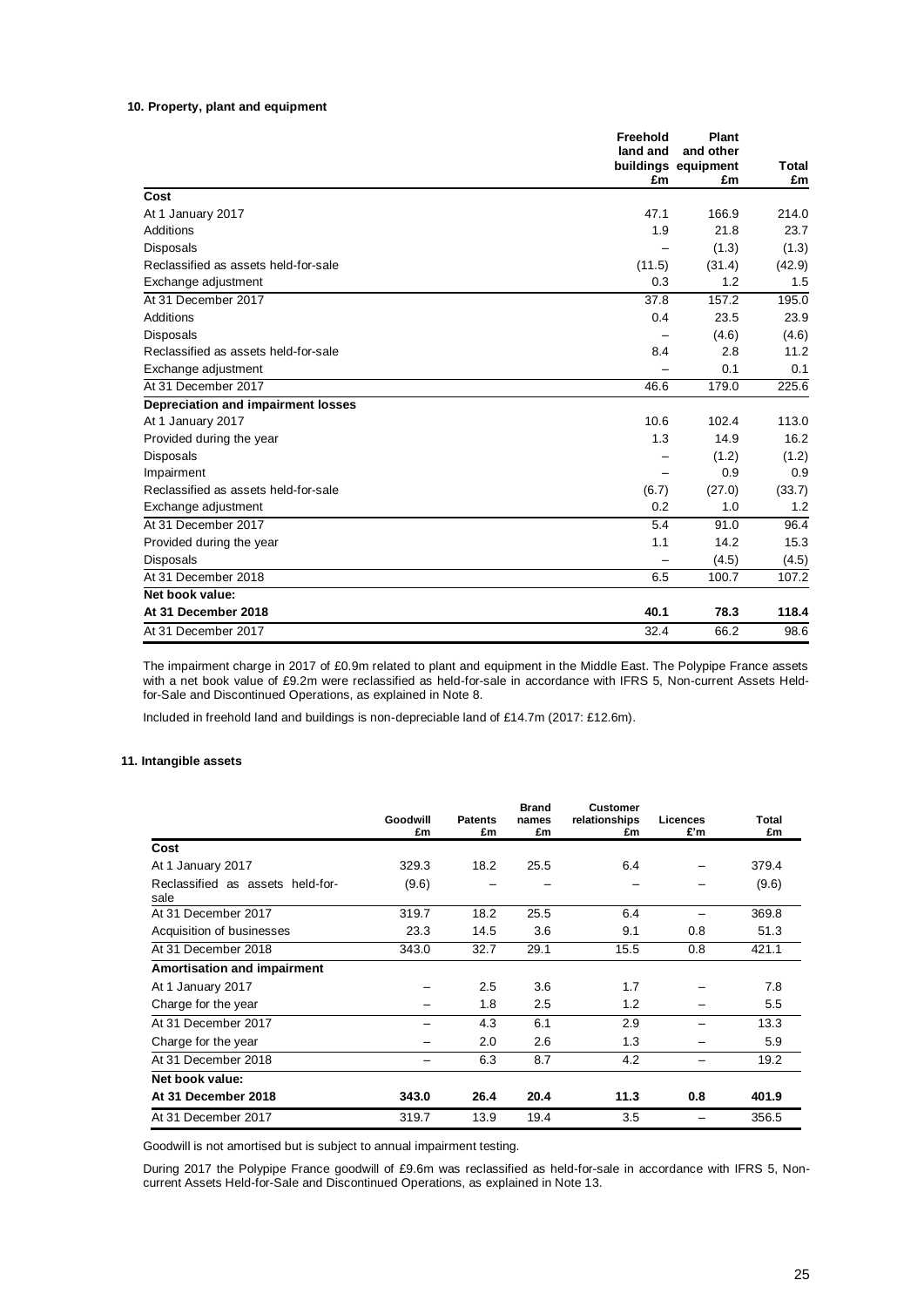#### *Impairment testing of goodwill*

Goodwill acquired through business combinations has been allocated for impairment testing purposes to a number of cash-generating units (CGUs). These represent the lowest level in the Group at which goodwill is monitored for internal management purposes.

Carrying amount of goodwill allocated to each of the CGUs:

|                          |       | 31 December 2018 31 December 2017 |  |  |
|--------------------------|-------|-----------------------------------|--|--|
| CGU                      | £m    | £m                                |  |  |
| <b>Building Products</b> | 146.1 | 146.1                             |  |  |
| <b>Building Services</b> | 31.4  | 31.4                              |  |  |
| Civils                   | 36.0  | 36.0                              |  |  |
| Nuaire                   | 91.3  | 91.3                              |  |  |
| Manthorpe                | 21.3  |                                   |  |  |
| Others                   | 16.9  | 14.9                              |  |  |
|                          | 343.0 | 319.7                             |  |  |

Impairment tests on the carrying amounts of goodwill are performed by analysing the carrying amount allocated to each CGU against its value in use. Value in use is calculated for each CGU as the net present value of that CGU's discounted future pre-tax cash flows. These pre-tax cash flows are based on budgeted cash flows information for a period of one year, construction industry forecasts of growth for the following year and growth of between 2% to 3% thereafter (2017: 2% to 3%).

A pre-tax discount rate of 10.0% (2017: 10.0%) has been applied in determining the recoverable amounts of CGUs. The pre-tax discount rate is estimated based on the Group's risk adjusted cost of capital.

The Group has applied sensitivities to the remaining goodwill of £343.0m to assess whether any reasonably possible changes in assumptions could cause an impairment that would be material to these consolidated financial statements. The application of these sensitivities did not cause an impairment of goodwill.

#### **12. Acquisitions**

#### *Permavoid*

On 31 August 2018 the Group acquired 100% of the share capital of Permavoid Limited, a specialist designer and supplier of surface water management solutions in commercial, residential, and sports pitch applications, for an initial cash consideration of £4.3m on a cash-free, debt-free and normalised working capital basis , and further contingent consideration of up to £12.5m depending on the EBITDA performance of Permavoid in the two years to 30 September 2020. The initial cash consideration of £4.3m included a payment of £0.3m for net cash at completion.

Details of the acquisition are as follows:

|                                  | <b>Book</b> | <b>Fair value</b> | Fair<br>value<br>£m |
|----------------------------------|-------------|-------------------|---------------------|
|                                  | value       | adjustments       |                     |
|                                  | £m          | £m                |                     |
| Intangible assets                |             | 2.9               | 2.9                 |
| Plant and equipment              | 0.3         |                   | 0.3                 |
| Inventories                      | 0.1         |                   | 0.1                 |
| Trade and other receivables      | 1.2         |                   | 1.2                 |
| Cash                             | 0.3         |                   | 0.3                 |
| Trade and other payables         | (0.4)       | (0.1)             | (0.5)               |
| Income tax liabilities           | (0.1)       |                   | (0.1)               |
| Deferred income tax              |             | (0.5)             | (0.5)               |
| Net identifiable assets          | 1.4         | 2.3               | 3.7                 |
| Goodwill on acquisition          |             |                   | 2.0                 |
| Estimated deferred consideration |             |                   | (1.4)               |
| Initial cash consideration       |             |                   | 4.3                 |

Patents, licences and customer relationships have been recognised as specific intangible assets as a result of this acquisition. Fair value adjustments principally relate to the recognition of intangible assets and the related deferred income tax. The goodwill arising on the acquisition primarily represents the assembled workforce, technical expertise and market share. The goodwill is allocated entirely to the Commercial and Infrastructure Systems segment.

Post-acquisition Permavoid has contributed £1.3m revenue and £0.2m operating profit which is included in the group income statement. If Permavoid had been acquired on 1 January 2018 the Group's results for the year ended 31 December 2018 would have shown revenue from continuing operations of £437.0m and underlying operating profit of £74.3m.

The analysis of cash flows from the acquisition was as follows:

Cash consideration (included in cash flows from investing activities) **4.3** Cash acquired (included in cash flows from investing activities) **(0.3)** Acquisition costs (included in cash flows from operating activities) **(0.3) Net cash flow on acquisition 3.7**

| £m    |
|-------|
| 4.3   |
| (0.3) |
| (0.3) |
| 3.7   |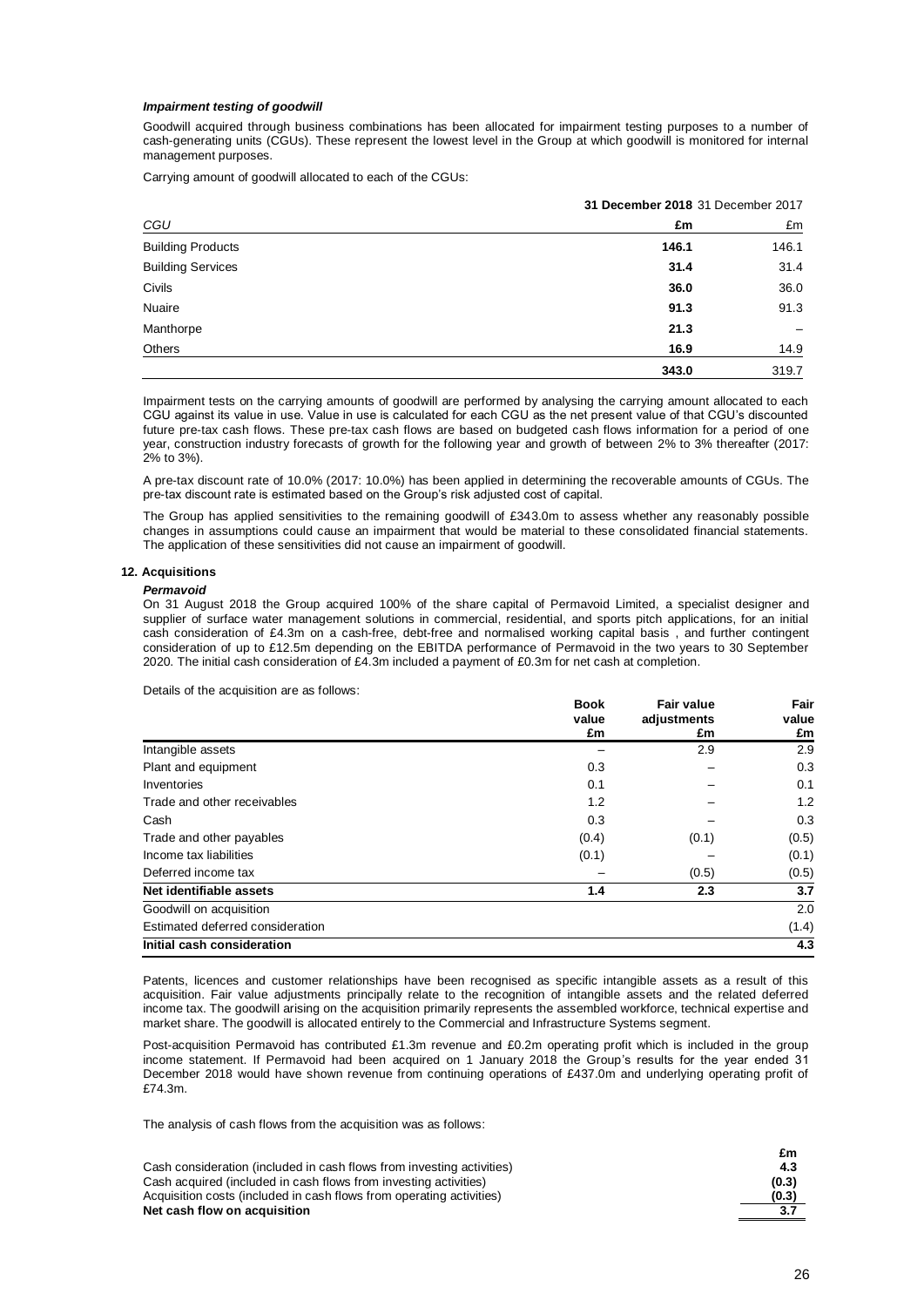Acquisition costs of £0.5m were expensed and are included in non-underlying costs in administration expenses. Of the £0.5m acquisition costs, £0.3m were fully cash settled and £0.2m is included in trade and other payables.

Contingent consideration at fair value of £1.7m has been recognised at the balance sheet date. Of this, £1.4m is contingent on EBITDA performance in the first year of trading following acquisition and has been included in the purchase consideration. The balance of £0.3m is included in non-underlying costs and relates to a second payment that is contingent on EBITDA performance in the second year of trading following acquisition and the continued employment of key personnel and is being accrued over the two year period. Of the £0.3m, £0.2m is included in administration costs and £0.1m is included in finance costs. The EBITDA used to estimate the contingent cash consideration is derived from the budgets and forecasts for Permavoid. The fair value of the consideration has been derived by discounting the estimated cash consideration at 10.0% being the Group's estimated risk adjusted cost of capital.

#### *Manthorpe*

On 25 October 2018 the Group acquired 100% of the share capital of Manthorpe Building Products Holdings Limited, ("Manthorpe") a leading designer and manufacturer of moulded and extruded plastic and metal products to the UK and Irish residential and RMI markets, together with associated freehold land and buildings, for a total cash consideration of £56.7m on a cash-free, debt-free and normalised working capital basis. The cash consideration of £56.7m included a payment of £4.6m for net cash at completion and £8.0m for land and buildings that were separately transacted.

Details of the acquisition are as follows:

|                             | <b>Book</b> | <b>Fair value</b> | Fair<br>value<br>£m |
|-----------------------------|-------------|-------------------|---------------------|
|                             | value<br>£m | adjustments<br>£m |                     |
| Intangible assets           |             | 25.1              | 25.1                |
| Plant and equipment         | 10.5        |                   | 10.5                |
| [Investments]               |             |                   |                     |
| Inventories                 | 1.0         |                   | 1.0                 |
| Trade and other receivables | 3.8         |                   | 3.8                 |
| Cash                        | 4.6         |                   | 4.6                 |
| Trade and other payables    | (3.0)       | (0.9)             | (3.9)               |
| Income tax liabilities      | (0.5)       |                   | (0.5)               |
| Deferred income tax         | (0.1)       | (5.1)             | (5.2)               |
| Net identifiable assets     | 16.3        | 19.1              | 35.4                |
| Goodwill on acquisition     |             |                   | 21.3                |
| <b>Total consideration</b>  |             |                   | 56.7                |

Patents, the 'Manthorpe' brand and customer relationships have been recognised as specific intangible assets as a result of this acquisition. Fair value adjustments principally relate to the recognition of intangible assets, provision for warrant yrelated costs and the deferred income tax arising on these adjustments and on the property acquired. The goodwill arising on the acquisition primarily represents the assembled workforce, technical expertise and market share. The goodwill is allocated entirely to the Residential Systems segment.

The fair value of trade and other receivables is £3.8m. The gross amount of trade and other receivables is £4.2m and it is expected that the full contractual amounts will be collected.

Post-acquisition Manthorpe has contributed £2.8m revenue and £0.9m operating profit which is included in the group income statement. If Manthorpe had been acquired on 1 January 2018 the Group's results for the year ended 31 December 2018 would have shown revenue from continuing operations of £447.6m and underlying operating profit of £78.2m.

The analysis of cash flows from the acquisition was as follows:

|                                                                                 | £m    |
|---------------------------------------------------------------------------------|-------|
| Cash consideration (included in cash flows from investing activities)           | 56.7  |
| Cash acquired (included in cash flows from investing activities)                | (4.6) |
| Acquisition costs (included in cash flows from operating activities)            | (1.2) |
| Stamp duty on asset purchase (included in cash flows from operating activities) | (0.4) |
| Net cash flow on acquisition                                                    | 50.5  |

Acquisition costs of £1.5m were expensed and are included within non-underlying costs in administration expenses. Of the £1.5m acquisition costs, £1.2m were fully cash settled and £0.3m is included in trade and other payables.

Stamp duty of £0.4m on the land and buildings separately transacted has been added to fixed assets.

#### **13. Assets classified as held-for-sale**

On 31 January 2018, the Group announced that it had entered into exclusive negotiations to sell Polypipe France Holdings SAS, its French operations, to Ryb S.A., a France-based manufacturer and distributor of plastics in Europe. After successful completion of the required employee consultation process the sale was completed on 29 March 2018. The cash consideration paid by Ryb S.A. was €16.5m on a cash-free, debt-free and normalised working capital basis. At 31 December 2017 the net assets of the French operations were classified as held-for-sale in the consolidated balance sheet. In accordance with IFRS 5, Non-current Assets Held-for-Sale and Discontinued Operations, an impairment loss of £12.5m to remeasure the carrying amount of the assets to fair value less costs to sell was recognised following the reclassification of the net assets of Polypipe France Holdings SAS as held-for-sale. An analysis of the assets classified as held-for-sale and liabilities associated with the assets held-for-sale at 31 December 2017 was as follows: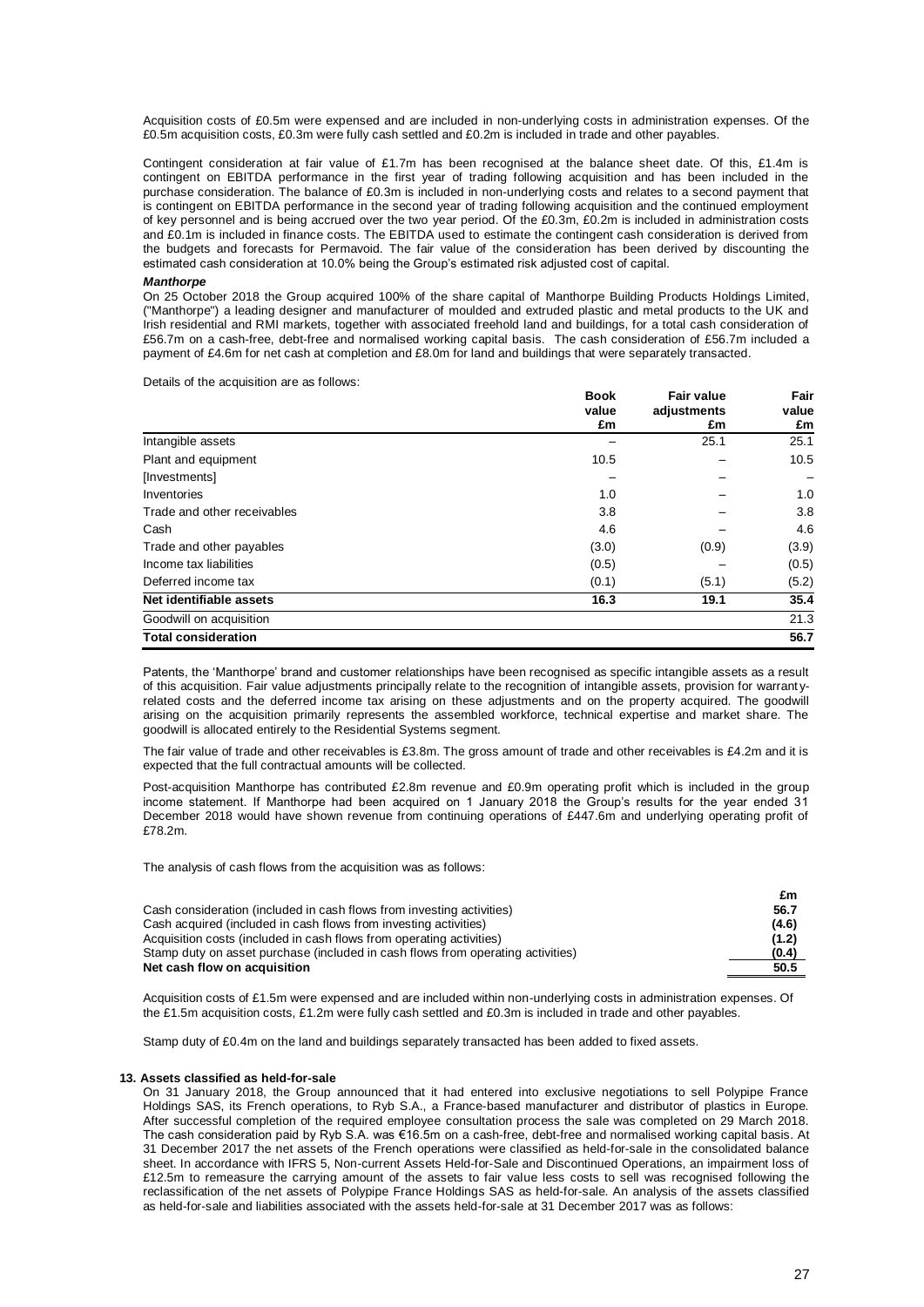|                                                  |            |            | 31     |
|--------------------------------------------------|------------|------------|--------|
|                                                  |            | Impairment |        |
|                                                  | Book value | loss<br>£m | 2017   |
|                                                  | £m         |            | £m     |
| Assets held-for-sale                             |            |            |        |
| Intangible assets                                | 9.6        | (9.6)      |        |
| Property, plant and equipment                    | 9.2        | (2.9)      | 6.3    |
| Inventories                                      | 7.7        |            | 7.7    |
| Trade and other receivables                      | 9.0        |            | 9.0    |
| Deferred income tax assets                       | 0.3        |            | 0.3    |
|                                                  | 35.8       | (12.5)     | 23.3   |
| Liabilities associated with assets held-for-sale |            |            |        |
| Trade and other payables                         | (9.5)      |            | (9.5)  |
| Income tax payable                               | (0.2)      |            | (0.2)  |
| Other liabilities                                | (1.2)      | -          | (1.2)  |
|                                                  | (10.9)     |            | (10.9) |
| Net assets held-for-sale                         | 24.9       | (12.5)     | 12.4   |

A total loss on disposal of £12.5m was anticipated and previously recognised. The actual loss on disposal at 29 March 2018 was £12.5m, after recycling of foreign exchange differences to the income statement, with no change to the loss on disposal previously recognised. The actual loss on disposal was calculated as follows:

|                                                                           | £m     |
|---------------------------------------------------------------------------|--------|
|                                                                           |        |
| Intangible assets                                                         | 9.6    |
| Property, plant and equipment                                             | 9.0    |
| Inventories                                                               | 8.4    |
| Trade and other receivables                                               | 14.2   |
| Deferred income tax assets                                                | 0.2    |
| Trade and other payables                                                  | (14.0) |
| Other liabilities                                                         | (1.2)  |
| Net assets sold                                                           | 26.2   |
| Disposal proceeds:                                                        |        |
| Cash                                                                      | 14.0   |
| Directly attributable costs                                               | (0.6)  |
| Net proceeds                                                              | 13.4   |
| Loss on disposal before tax and recycling of foreign exchange differences | 12.8   |
| Recycling of foreign exchange differences to the income statement         | (0.3)  |
| Loss on disposal                                                          | 12.5   |
|                                                                           |        |

The net cash inflow from the disposal reported in investing activities was as follows:

|                             | £m    |
|-----------------------------|-------|
| Disposal proceeds           | 13.2  |
| Directly attributable costs | (0.4) |
| Overdraft divested          | 0.8   |
| Net cash inflow             | 13.6  |
|                             |       |

The table below provides further detail of the discontinued operations:

|                                                                   | 2018<br>£m               | 2017<br>£m |
|-------------------------------------------------------------------|--------------------------|------------|
| Revenue                                                           | 16.7                     | 58.4       |
| Expenses                                                          | (16.4)                   | (57.0)     |
| Profit before tax                                                 | 0.3                      | 1.4        |
| Income tax                                                        | $\overline{\phantom{0}}$ | (0.2)      |
| Profit from discontinued operations                               | 0.3                      | 1.2        |
| Loss recognised on remeasurement to fair value less costs to sell |                          | (12.5)     |
| Profit/(loss) from discontinued operations                        | 0.3                      | (11.3)     |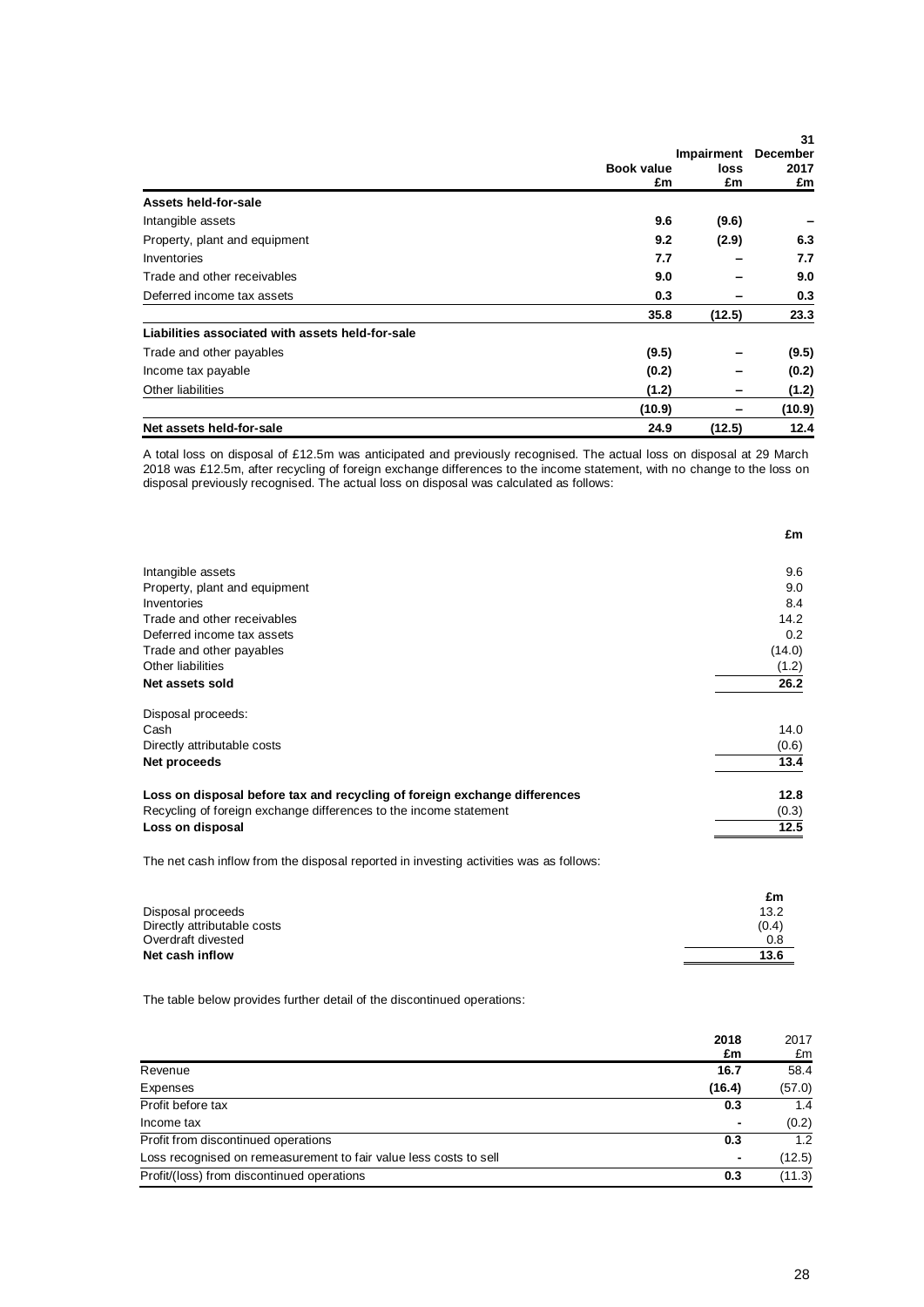The remaining assets classified as held-for-sale comprised:

| 31                                                        | 31   |
|-----------------------------------------------------------|------|
| December December                                         |      |
| 2018                                                      | 2017 |
| £m                                                        | £m   |
| Property, plant and equipment<br>$\overline{\phantom{0}}$ |      |

These assets classified as held-for-sale consisted exclusively of freehold land currently not in use by the Group. The disposal of this asset was completed during 2018 resulting in a loss on disposal of £0.1m. The assets classified as heldfor-sale were analysed between operating segments as follows:

|                                       | 31             | 31       |
|---------------------------------------|----------------|----------|
| <b>December</b>                       |                | December |
| 2018                                  |                | 2017     |
|                                       | £m             | £m       |
| <b>Residential Systems</b>            | $\blacksquare$ | 0.4      |
| Commercial and Infrastructure Systems | $\blacksquare$ | 0.3      |
|                                       |                |          |

#### **14. Financial liabilities**

|                                        | 31              | 31               |
|----------------------------------------|-----------------|------------------|
|                                        | <b>December</b> | December         |
|                                        | 2018            | 2017             |
|                                        | £m              | £m               |
| Non-current loans and borrowings:      |                 |                  |
| Bank loan<br>- principal               | 212.0           | 185.0            |
| - unamortised debt issue costs         | (1.6)           | (0.9)            |
| Total non-current loans and borrowings | 210.4           | 184.1            |
|                                        | £m              | £m               |
| <b>Other financial liabilities:</b>    |                 |                  |
| Trade and other payables               | 99.6            | 87.6             |
| Forward foreign currency derivatives   | 0.1             |                  |
| Interest rate swaps                    | 1.0             | $2.5\phantom{0}$ |
| Other liabilities                      | 0.7             | 0.9              |
| Contingent consideration               | 1.7             |                  |
|                                        | 103.1           | 91.0             |

#### *Bank loan*

On 19 November 2018, the Group entered into an Amendment and Restatement Agreement with various lenders which amends and restates the Company's previous revolving credit facility agreement dated 4 August 2015. The bank loan, which comprises a £300.0m revolving credit facility and £50.0m accordion facility, is secured and expires in full in November 2023. Interest is payable on the bank loan at LIBOR plus an interest margin ranging from 0.90% to 2.75% which is dependent on the Group's leverage (net debt as a multiple of EBITDA) and reduces as the Group's leverage reduces. The interest margin at 31 December 2018 was 1.65% (2017: 1.75%).

The Group incurred £1.7m of debt issue costs in respect of entering into the Amendment and Restatement Agreement dated 19 November 2018 which have been capitalised and are being amortised to the income statement over the term of the facility to November 2023. Unamortised debt issue costs of £0.6m in respect of entering into the Amendment and Restatement Agreement dated 4 August 2015 have been written off to the income statement.

At 31 December 2018, the Group had available, subject to covenant headroom and excluding the £50.0m accordion facility, £88.0m (2017: £105.0m) of undrawn committed borrowing facilities in respect of which all conditions precedent had been met at 31 December 2018.

The Group is subject to a number of covenants in relation to its bank loan which, if breached, would result in the bank loan becoming immediately repayable. These covenants specify certain maximum limits in terms of net debt as a multiple of EBITDA and interest cover. At 31 December 2018, the Group was not in breach of any bank covenants. The covenant position was as follows: